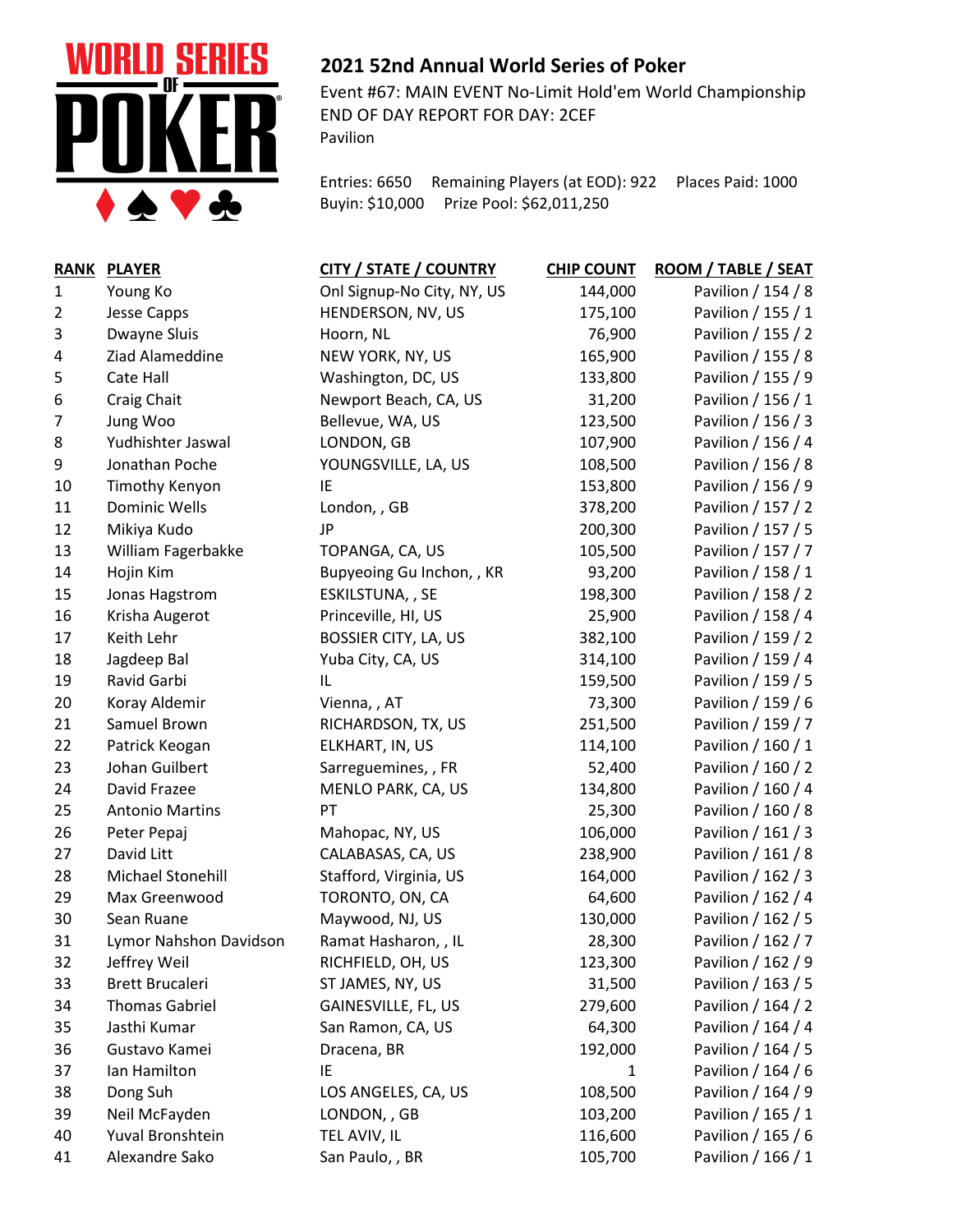| 42       | William Toler             | Alpharetta, GA, US         | 251,200 | Pavilion / 166 / 2 |
|----------|---------------------------|----------------------------|---------|--------------------|
| 43       | Christopher Schaler       | TACOMA, WA, US             | 326,000 | Pavilion / 166 / 6 |
| 44       | Luis Espitia              | Bogota, CO                 | 124,500 | Pavilion / 166 / 7 |
| 45       | John Hewgill              | Clarksburg, ON, CA         | 69,000  | Pavilion / 167 / 2 |
| 46       | Chase Turner              | Birmingham, AL, US         | 133,000 | Pavilion / 167 / 3 |
| 47       | <b>Vladas Tamasauskas</b> | Vilnius, , US              | 166,000 | Pavilion / 167 / 5 |
| 48       | <b>Stuart Breakstone</b>  | MEMPHIS, TN, US            | 162,700 | Pavilion / 167 / 6 |
| 49       | Lan Gu                    | Hong Kong, , HK            | 177,200 | Pavilion / 167 / 7 |
| 50       | Marcus Agne               | ANTIOCH, IL, US            | 51,000  | Pavilion / 167 / 9 |
| 51       | Jay Majmudar              | Murrieta, CA, US           | 240,800 | Pavilion / 168 / 7 |
| 52       | Johan Martinet            | Playa Carmen, , MX         | 393,600 | Pavilion / 168 / 8 |
| 53       | Daniel Blum               | GAINESVILLE, FL, US        | 297,600 | Pavilion / 168 / 9 |
| 54       | Haribhai Gopaul           | CORPUS CHRISTI, TX, US     | 67,700  | Pavilion / 169 / 4 |
| 55       | <b>Marcus Mizell</b>      | Onl Signup-No City, TX, US | 160,400 | Pavilion / 169 / 8 |
| 56       | Stanislovas Norkus        | Vilnus,, LT                | 59,100  | Pavilion / 170 / 5 |
| 57       | Colin Maneval             | NEWTON, MA, US             | 92,900  | Pavilion / 171 / 1 |
| 58       | LaDarren Banks            | Tuscaloosa, AL, US         | 120,200 | Pavilion / 171 / 2 |
| 59       | Christopher Battenfield   | Gilbert, AZ, US            | 87,600  | Pavilion / 171 / 5 |
| 60       | Rex Mendoza               | San Diego, CA, US          | 121,500 | Pavilion / 171 / 8 |
| 61       | Matthew Shepsky           | SKOKIE, IL, US             | 107,300 | Pavilion / 171 / 9 |
| 62       | John Carey                | SAN FRANCISCO, CA, US      | 197,900 | Pavilion / 172 / 1 |
| 63       | Paul Nofer                | ERIAL, NJ, US              | 118,600 | Pavilion / 172 / 2 |
| 64       | <b>Fabien Motte</b>       | Grasse, , FR               | 146,900 | Pavilion / 172 / 3 |
| 65       | Artan Dedusha             | London, , GB               | 577,100 | Pavilion / 172 / 8 |
| 66       | Rami Owera                | Columbia, MO, US           | 164,900 | Pavilion / 173 / 1 |
| 67       | Richard Alati             | PHOENIX, AZ, US            | 299,100 | Pavilion / 173 / 2 |
| 68       | Craig Crivello            | LAS VEGAS, NV, US          | 35,100  | Pavilion / 173 / 3 |
| 69       | Huihan Wu                 | San Francisco, CA, US      | 200,300 | Pavilion / 173 / 4 |
| 70       | Michael Noor              | AJAX, ON, CA               | 221,400 | Pavilion / 173 / 5 |
| 71       | Martin Zamani             | Boca Raton, FL, US         | 209,000 | Pavilion / 173 / 7 |
| 72       | Paul Balzano              | SUNRISE, FL, US            | 147,000 | Pavilion / 174 / 6 |
| 73       | Danny Chang               | Ozone Park, NY, US         | 95,700  | Pavilion / 174 / 7 |
|          |                           | Manchester, NH, US         | 139,800 | Pavilion / 174 / 8 |
| 74<br>75 | Thomas Harvey<br>Joe Cook | Gilbert, AZ, US            | 338,700 | Pavilion / 175 / 2 |
| 76       | Dillon Ott                | Altoona, PA, US            | 155,400 | Pavilion / 175 / 3 |
| 77       | Adam White                |                            | 50,000  |                    |
|          |                           | WASHINGTON, DC, US         |         | Pavilion / 175 / 4 |
| 78       | Roger Tondeur             | <b>CH</b>                  | 232,000 | Pavilion / 175 / 6 |
| 79       | Christopher Makiri        | MARICOPA, AZ, US           | 323,400 | Pavilion / 175 / 7 |
| 80       | <b>William Byrnes</b>     | WENTZVILLE, MO, US         | 211,800 | Pavilion / 175 / 9 |
| 81       | Nakia Clark               | LA CROSSE, WI, US          | 106,800 | Pavilion / 176 / 4 |
| 82       | <b>Brian Foley</b>        | Poulsbo, WA, US            | 49,200  | Pavilion / 176 / 6 |
| 83       | Roy Chang                 | HONOLULU, HI, US           | 199,300 | Pavilion / 176 / 7 |
| 84       | Kien Tran                 | LAKE CHARLES, LA, US       | 41,800  | Pavilion / 176 / 8 |
| 85       | Connor Arlia              | Weirton, WV, US            | 60,800  | Pavilion / 177 / 1 |
| 86       | Daniel Jordan             | Albany, NY, US             | 209,100 | Pavilion / 177 / 4 |
| 87       | Jacob Carbone             | Plantation, FL, US         | 249,200 | Pavilion / 177 / 5 |
| 88       | Cameron Mitchell          | Juneau, AK, US             | 642,000 | Pavilion / 177 / 6 |
| 89       | Jake Bazeley              | Cincinnati, OH, US         | 39,200  | Pavilion / 177 / 7 |
| 90       | Pfizer Jordan             | ZION, IL, US               | 57,700  | Pavilion / 178 / 1 |
| 91       | Corey Lieblein            | PORT WASHINGTON, NY, US    | 229,700 | Pavilion / 178 / 2 |
| 92       | Robert Constable          | Warren, MI, US             | 155,000 | Pavilion / 178 / 3 |
| 93       | Vijayan Shanmugam         | Austin, TX, US             | 83,800  | Pavilion / 178 / 4 |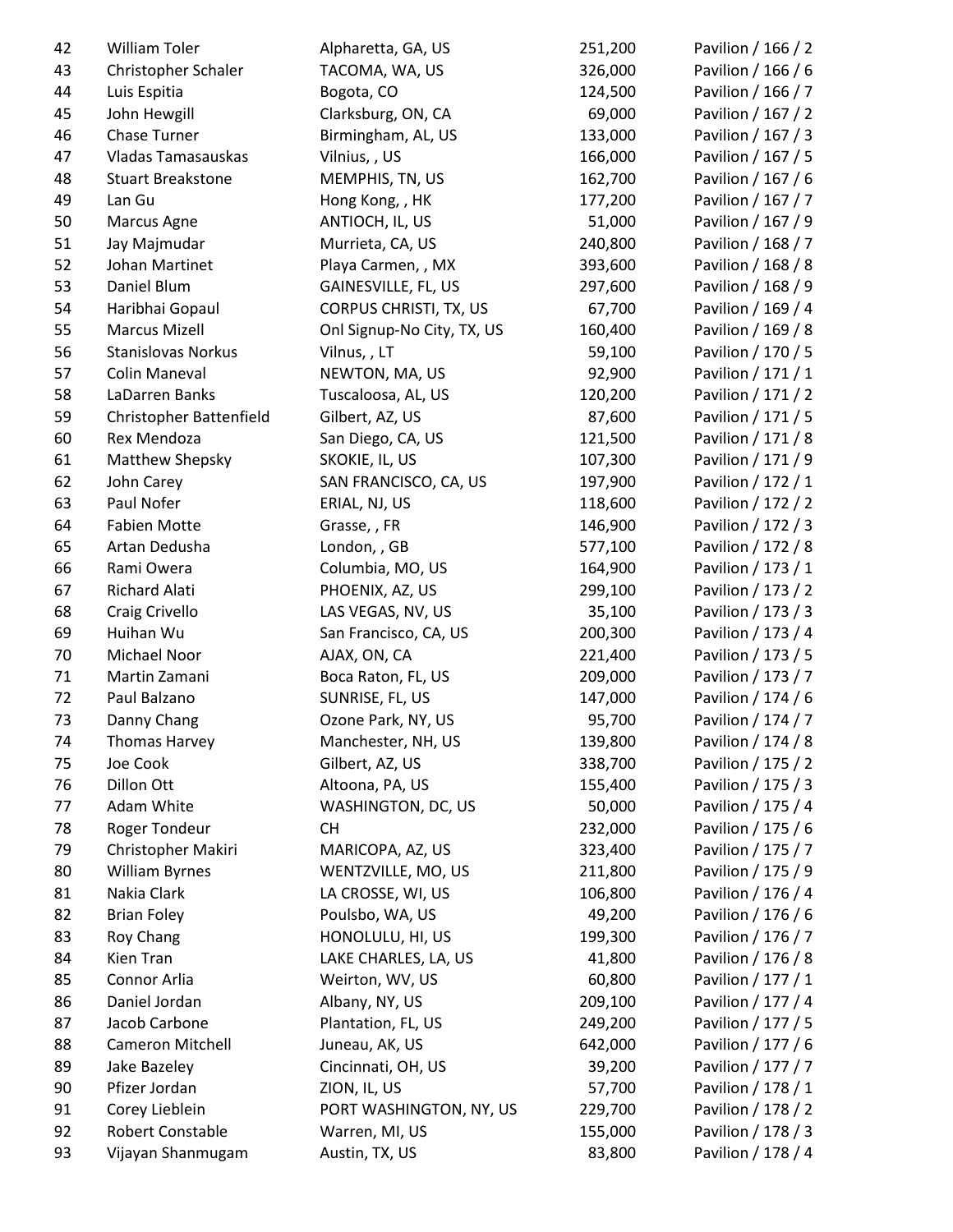| 94  | Drew Soik                          | Stevens Point, WI, US   | 451,000 | Pavilion / 178 / 7 |
|-----|------------------------------------|-------------------------|---------|--------------------|
| 95  | Kane Lai                           | Castle Pines, CO, US    | 64,100  | Pavilion / 179 / 1 |
| 96  | Robert Lee                         | NORTH LAS VEGAS, NV, US | 141,900 | Pavilion / 179 / 3 |
| 97  | David Dibernardi                   | Youngstown, OH, US      | 78,600  | Pavilion / 179 / 4 |
| 98  | Steven Sobel                       | TARZANA, CA, US         | 270,200 | Pavilion / 179 / 5 |
| 99  | Jerwin Pasco                       | Taguig, , PH            | 283,000 | Pavilion / 179 / 6 |
| 100 | Patrick Prothro                    | Los Angeles, CA, US     | 169,300 | Pavilion / 179 / 8 |
| 101 | Kunal Punjwani                     | IN                      | 195,600 | Pavilion / 179 / 9 |
| 102 | Richard Ma                         | LAS VEGAS, NV, US       | 87,700  | Pavilion / 180 / 1 |
| 103 | Noah Goldman                       | Rye Brook, NY, US       | 100,100 | Pavilion / 180 / 2 |
| 104 | Benjamin Underwood                 | Port Elgin, ON, CA      | 201,100 | Pavilion / 180 / 3 |
| 105 | Nikolaos Platis                    | US                      | 242,000 | Pavilion / 180 / 4 |
| 106 | <b>Talal Shoush</b>                | Edmonton, AB, KM        | 50,100  | Pavilion / 180 / 8 |
| 107 | <b>Chase Fredensburg</b>           | LAGUNA BEACH, CA, US    | 427,500 | Pavilion / 181 / 2 |
| 108 | Kao Chieng Saechao (OR)            | Portland, WA, US        | 76,900  | Pavilion / 181 / 5 |
| 109 | Gianluca Speranza                  | LAQUILA, , IT           | 442,500 | Pavilion / 181 / 6 |
| 110 | <b>Thomas Barnes</b>               | Fouke, AR, US           | 176,000 | Pavilion / 182 / 3 |
| 111 | <b>Atanas Pavlov</b>               | London, , GB            | 261,200 | Pavilion / 182 / 5 |
| 112 | <b>Behzad Teranie</b>              | LOS ANGELES, CA, US     | 320,000 | Pavilion / 183 / 4 |
| 113 | Lucio Procopio                     | LIVERPOOL, NY, US       | 136,600 | Pavilion / 183 / 6 |
| 114 | Jefferey Tench                     | SPOTSYLVANIA, VA, US    | 221,800 | Pavilion / 183 / 7 |
| 115 | Julie Dang                         | ROSEMEAD, VN, US        | 149,900 | Pavilion / 183 / 8 |
| 116 | John Campbell                      | Ellicott City, MD, US   | 257,200 | Pavilion / 183 / 9 |
| 117 | Jordan Siegel                      | Oceanside, NY, US       | 125,700 | Pavilion / 184 / 2 |
| 118 | Simas Karaliunas                   | Panevezys,, LT          | 158,400 | Pavilion / 184 / 4 |
| 119 | Adam Krosser                       | MANHASSET, NY, US       | 352,400 | Pavilion / 184 / 5 |
| 120 | Andrew Wilson                      | Bolton, , GB            | 225,700 | Pavilion / 184 / 9 |
| 121 | <b>Russell Green</b>               | NEW YORK, NY, US        | 107,200 | Pavilion / 185 / 4 |
| 122 | Aaron Been                         | TALLAHASSEE, FL, US     | 73,700  | Pavilion / 185 / 6 |
| 123 | Sarah Lee                          | Honolulu, HI, US        | 105,200 | Pavilion / 186 / 2 |
| 124 | Josh Prager                        | YUBA CITY, CA, US       | 183,100 | Pavilion / 186 / 3 |
| 125 | <b>Tanner Millen</b>               | CORTLAND, NY, US        | 109,400 | Pavilion / 186 / 7 |
| 126 | Casey Coughlan                     | SAN DIEGO, CA, US       | 203,500 | Pavilion / 186 / 8 |
| 127 | Tony Ma                            | SOUTH EL MONTE, CA, US  | 67,300  | Pavilion / 186 / 9 |
| 128 | <b>Brandon Becker</b>              | LOVELAND, OH, US        | 336,900 | Pavilion / 187 / 5 |
| 129 | <b>Ben Palmer</b>                  | LAS VEGAS, NV, US       | 84,500  | Pavilion / 187 / 6 |
| 130 | Mark Vanderloo                     | PARTRIDGE, KS, US       | 86,000  | Pavilion / 187 / 7 |
| 131 | Michael Cagliuso                   | W Hollywood, CA, US     | 78,100  | Pavilion / 188 / 1 |
| 132 | DID NOT REPORT 13                  | US                      | 200,100 | Pavilion / 188 / 3 |
|     |                                    |                         |         |                    |
| 133 | Larry Smart                        | Newmarket, ON, CA       | 41,200  | Pavilion / 188 / 7 |
| 134 | Manish Vaswani<br>Joshua Schindler | New Hyde Park, NY, US   | 113,000 | Pavilion / 188 / 9 |
| 135 |                                    | CLAYTON, MO, US         | 193,300 | Pavilion / 189 / 1 |
| 136 | Hannes Speiser                     | VIENNA, , AT            | 113,000 | Pavilion / 189 / 2 |
| 137 | Samy Dubonnet                      | France, , FR            | 103,100 | Pavilion / 189 / 3 |
| 138 | Christoph Strehl                   | Salzbury, , DE          | 356,000 | Amazon / 189 / 6   |
| 139 | Christophe Benzimra                | <b>FR</b>               | 229,600 | Pavilion / 189 / 8 |
| 140 | Zachary Okin                       | Queens Village, NY, US  | 373,500 | Pavilion / 190 / 9 |
| 141 | Jerry Winn                         | Las Vegas, NV, US       | 423,100 | Pavilion / 191 / 2 |
| 142 | Ole Schemion                       | Vienna, , AT            | 97,000  | Pavilion / 191 / 5 |
| 143 | Clayton Saliba                     | San Antonio, TX, US     | 167,500 | Pavilion / 191 / 8 |
| 144 | <b>Rick Stockfield</b>             | PATTERSON, NY, US       | 240,300 | Pavilion / 192 / 8 |
| 145 | <b>Stephen Sweatt</b>              | Asheboro, NC, US        | 26,700  | Pavilion / 193 / 4 |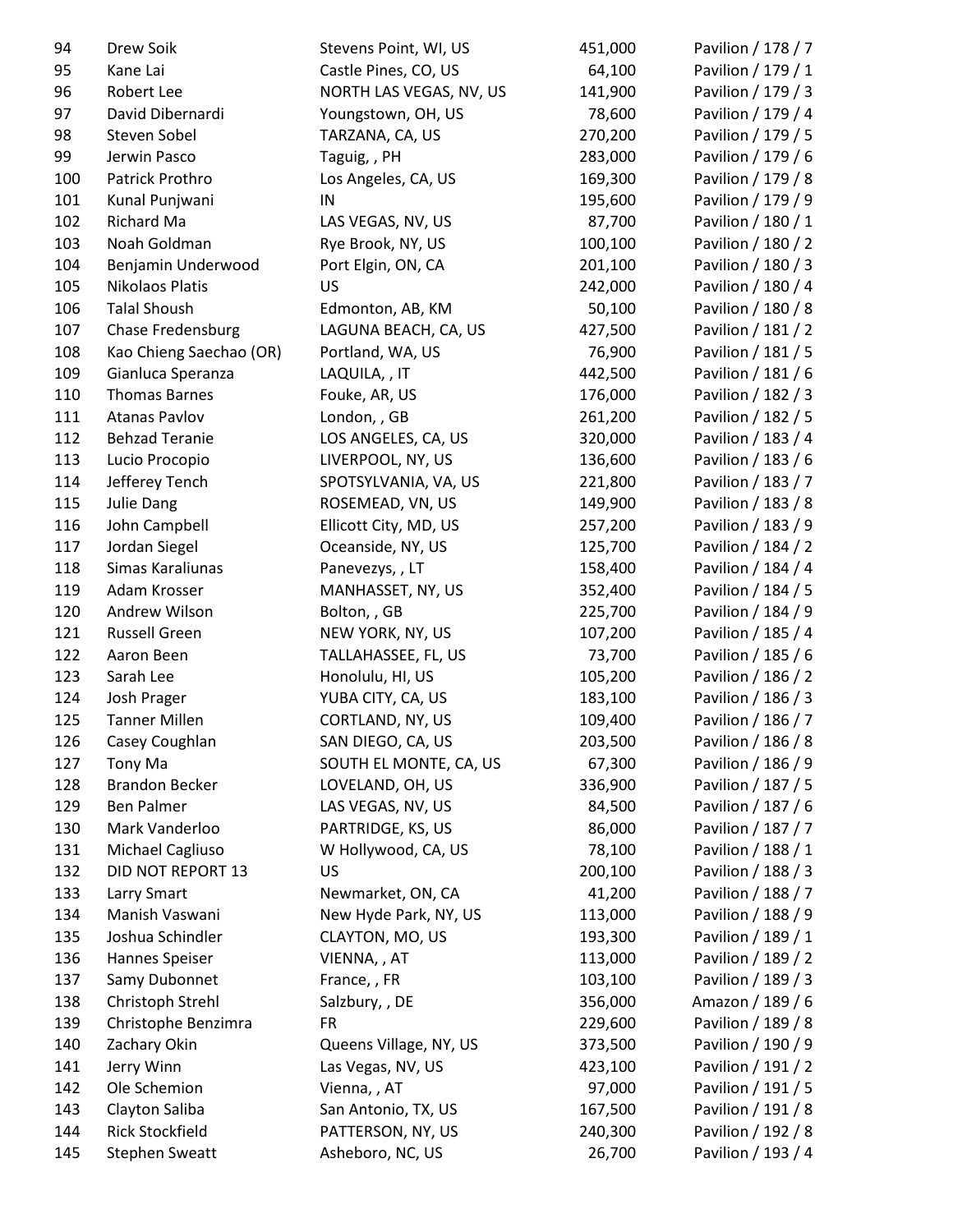| 146        | Masatoshi Tanaka                | Tokyo,, US                             | 114,200 | Pavilion / 193 / 9                       |
|------------|---------------------------------|----------------------------------------|---------|------------------------------------------|
| 147        | Maher Abdulnoor                 | West Bloomfield, MI, US                | 238,300 | Pavilion / 194 / 2                       |
| 148        | Moundir Zoughari                | <b>FR</b>                              | 212,500 | Pavilion / 194 / 7                       |
| 149        | William Rizzuto                 | RENO, NV, US                           | 54,700  | Pavilion / 195 / 4                       |
| 150        | Sebastien Lebaron               | Palaiseau, , FR                        | 65,000  | Pavilion / 196 / 6                       |
| 151        | James Sileo                     | BURBANK, CA, US                        | 34,000  | Pavilion / 197 / 3                       |
| 152        | <b>Scott Meyers</b>             | Delray Beach, FL, US                   | 46,100  | Pavilion / 199 / 6                       |
| 153        | Paul Dewald                     | LITTLETON, CO, US                      | 43,800  | Pavilion / 200 / 5                       |
| 154        | <b>Matthew Moss</b>             | LONDON, , GB                           | 127,000 | Pavilion / 200 / 6                       |
| 155        | Patrick Kennedy                 | GB                                     | 67,900  | Pavilion / 201 / 1                       |
| 156        | Stephen Gerber                  | CRESSKILL, NJ, US                      | 219,200 | Pavilion / 202 / 8                       |
| 157        | Arturo Ortuno                   | San Diego, CA, US                      | 132,300 | Pavilion / 203 / 5                       |
| 158        | Sochetra Chansan                | Freer, TX, US                          | 274,000 | Pavilion / 204 / 2                       |
| 159        | <b>Blake Estrada</b>            | Granada Hills, CA, US                  | 316,400 | Pavilion / 204 / 4                       |
| 160        | Russell Vaughn                  | FRANKLIN, TN, US                       | 33,900  | Pavilion / 204 / 5                       |
| 161        | Michael Vierheller              | VENETIA, PA, US                        | 75,900  | Pavilion / 205 / 1                       |
| 162        | Dylan Nguyen                    | Torrance, CA, US                       | 96,900  | Pavilion / 205 / 8                       |
| 163        | Marius Kudzmanas                | LT                                     | 83,000  | Pavilion / 206 / 2                       |
| 164        | Ignacio Molina                  | Escaldes, AD                           | 275,800 | Pavilion / 206 / 3                       |
| 165        | <b>Scott Roberts</b>            | Redmond, WA, US                        | 81,400  | Pavilion / 208 / 3                       |
| 166        | Hiroki Karatsu                  | Kohokuku Yokohama, , JP                | 105,800 | Pavilion / 208 / 7                       |
| 167        | Niki Nurmisto                   | Tampere, , FI                          | 252,500 | Pavilion / 209 / 9                       |
| 168        | Tomomitsu Ono                   | Kyoto City, , JP                       | 126,300 | Pavilion / 210 / 7                       |
| 169        | Matthew Sullivan                | Doylestown, PA, US                     | 173,500 | Pavilion / 211 / 6                       |
| 170        | <b>Steven Stowe</b>             | Mesa, AZ, US                           | 167,800 | Pavilion / 212 / 4                       |
| 171        | <b>Michael Mcnicholas</b>       | PA, US                                 | 194,500 | Pavilion / 213 / 2                       |
| 172        | Mohsin Charania                 | Chicago, IL, US                        | 25,900  | Pavilion / 213 / 4                       |
| 173        | Steven Russo                    | Wheeling, IL, US                       | 171,300 | Pavilion / 214 / 4                       |
| 174        | Benjamin Herman                 | LAS VEGAS, NV, US                      | 59,200  | Pavilion / 214 / 8                       |
| 175        | Michael Lane                    | SOUTH LYON, MI, US                     | 41,100  | Pavilion / 215 / 3                       |
| 176        | Dieter Dechant                  | HENDERSON, NV, US                      | 167,000 | Pavilion / 216 / 2                       |
| 177        | Andres Rodriguez                | ALAMO, TX, US                          | 152,800 | Pavilion / 217 / 5                       |
| 178        | John Rock                       | Orange, CA, US                         | 229,200 | Pavilion / 217 / 7                       |
| 179        | Shawn Sparks                    | Yukon, OK, US                          | 289,600 | Pavilion / 217 / 9                       |
| 180        | Dominic Lopez                   | Tampa, FL, US                          | 59,500  | Pavilion / 218 / 7                       |
| 181        | Matthew Schulte                 | HAMILTON, OH, US                       | 219,000 | Pavilion / 218 / 8                       |
| 182        | Marco Johnson                   | WALNUT CREEK, CA, US                   | 136,400 | Pavilion / 221 / 7                       |
| 183        | David Marcoullier               | Cumming, GA, US                        | 140,900 | Pavilion / 222 / 7                       |
| 184        | Janelle Jacobson                | Henderson, NV, US                      | 181,300 | Pavilion / 222 / 8                       |
| 185        | <b>Alberto Morales</b>          | LONDON, GB                             | 147,800 | Pavilion / 223 / 5                       |
| 186        | Oscar Montalvo                  | GS                                     | 79,200  | Pavilion / 225 / 6                       |
| 187        | Cary Koedyker                   | Onl Signup-No City, CA, US             | 1       | Pavilion / 226 / 7                       |
| 188        | Carlos Guerrero                 | Orlando, FL, US                        | 170,600 | Pavilion / 227 / 8                       |
| 189        | Andrew Smith                    | Mercer Island, WA, US                  | 138,600 | Pavilion / 227 / 9                       |
| 190        | Dane Canelas-Miller             | ALIQUIPPA, PA, US                      | 71,800  | Pavilion / 228 / 1                       |
| 191        | Johnny Skeens                   | MORRISVILLE, IN, US                    | 195,600 | Pavilion / 228 / 4                       |
|            | Niklas Astedt                   |                                        | 72,000  |                                          |
| 192        | Cameron Hamilton                | Goteborg, , SE<br>FALLS CHURCH, VA, US | 81,800  | Pavilion / 229 / 2<br>Pavilion / 229 / 4 |
| 193<br>194 |                                 |                                        | 9,000   | Pavilion / 230 / 1                       |
| 195        | Gregory Shuda<br>Eugenio Pernia | Onalaska, WI, US<br>Huntington, MA, US | 313,200 | Pavilion / 230 / 2                       |
| 196        | <b>Bruce Bowers</b>             | SONOMA, CA, US                         | 108,100 | Pavilion / 230 / 3                       |
| 197        |                                 | Pennsauken, NJ, US                     | 35,300  | Pavilion / 230 / 4                       |
|            | Christoph Bilinsky              |                                        |         |                                          |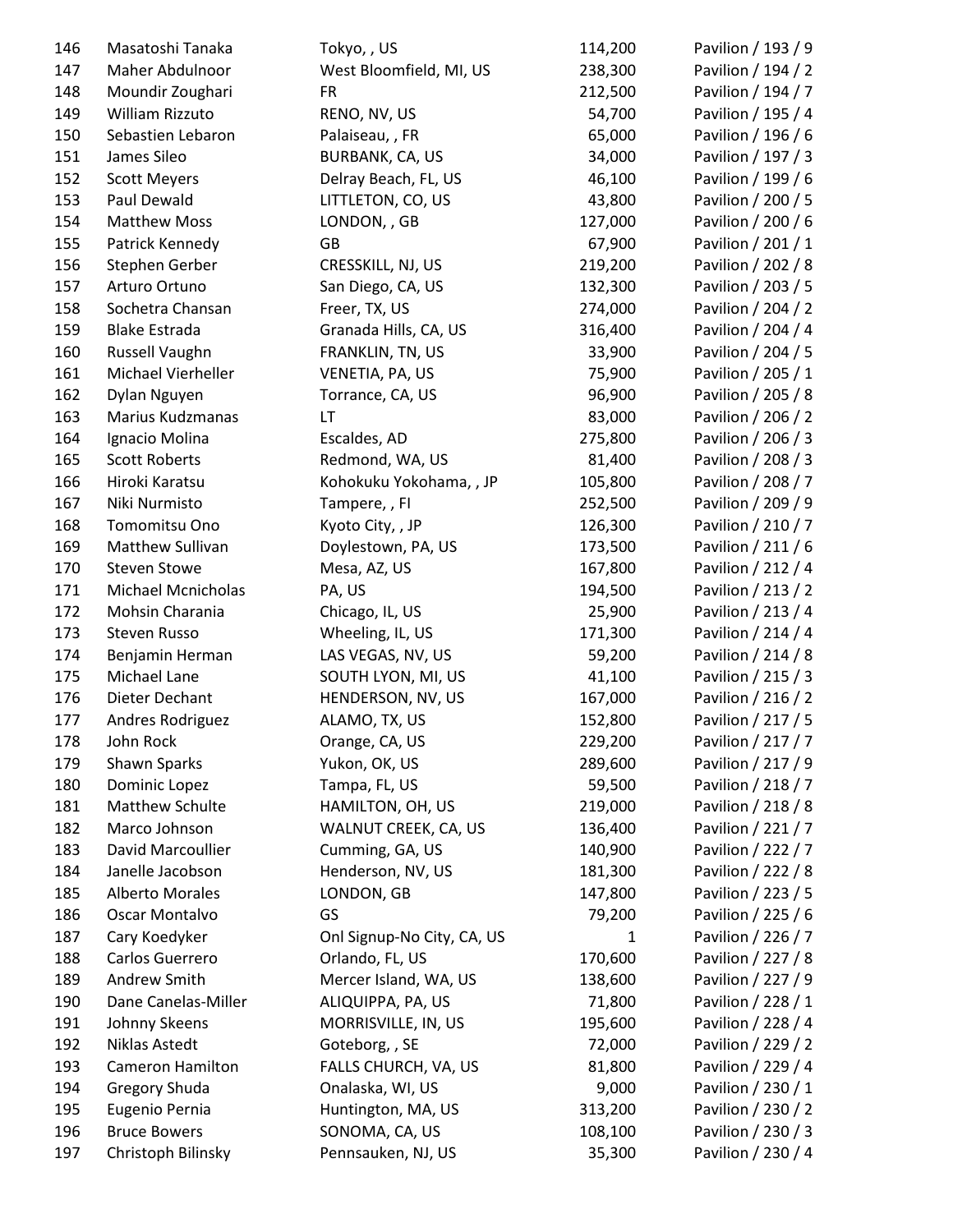| 198        | Rodney Cotta               | Lemoore, CA, US          | 36,400             | Pavilion / 230 / 5 |
|------------|----------------------------|--------------------------|--------------------|--------------------|
| 199        | Ramon Colillas             | Barcelona, ES            | 210,000            | Pavilion / 230 / 6 |
| 200        | Farhan Pirzada             | WATERLOO, ON, CA         | 43,400             | Pavilion / 230 / 7 |
| 201        | <b>Brett Kennedy</b>       | Seattle, WA, US          | 429,400            | Pavilion / 230 / 8 |
| 202        | Steven Kelly               | CAMARILLO, CA, US        | 142,600            | Pavilion / 230 / 9 |
| 203        | Yuuki Usui                 | Tokyo,, JP               | 100,300            | Pavilion / 231 / 1 |
| 204        | Luvigji Nikci              | Bronx, NY, US            | 153,600            | Pavilion / 231 / 2 |
| 205        | Jeffrey Mahoney            | LONDON, ON, CA           | 113,300            | Pavilion / 231 / 3 |
| 206        | Allen Feldman              | North Hollywood, CA, US  | 152,200            | Pavilion / 231 / 4 |
| 207        | Barry Wiedemann            | Land O Lakes, FL, US     | 188,300            | Pavilion / 231 / 5 |
| 208        | Andy Black                 | DUBLIN, IE               | 86,600             | Pavilion / 231 / 6 |
| 209        | Sampo Ryynanen             | FI                       | 138,700            | Pavilion / 231 / 7 |
| 210        | Phillip Wright             | Calgary, , CA            | 268,500            | Pavilion / 231 / 8 |
| 211        | Tuan Nguyen                | Westminster, CA, US      | 37,600             | Pavilion / 231 / 9 |
| 212        | Angela Shade               | Dayton, OH, US           | 174,000            | Pavilion / 232 / 1 |
| 213        | Michael Stanko             | Denver, CO, US           | 39,300             | Pavilion / 232 / 2 |
| 214        | Franck Kalfon              | ST BRICE SOUS BOIS, , FR | 81,000             | Pavilion / 232 / 3 |
| 215        | Raul Lozano                | DALLAS, TX, US           | 66,800             | Pavilion / 232 / 4 |
| 216        | Andrew Boccia              | LAS VEGAS, NV, US        | 363,100            | Pavilion / 232 / 5 |
| 217        | <b>Bobby Law</b>           | CHETEK, WI, US           | 48,300             | Pavilion / 232 / 6 |
| 218        | Ethan Foxman               | Bethesda, MD, US         | 119,600            | Pavilion / 232 / 7 |
| 219        | Marc Carpentier            | Montreal, QC, CA         | 102,200            | Pavilion / 232 / 8 |
| 220        | David Lu                   | New York, NY, US         | 270,600            | Pavilion / 232 / 9 |
| 221        | Hayden Fortini             | VERO BEACH, FL, US       | 223,000            | Pavilion / 233 / 1 |
| 222        | Oliver Posati              | Ajaccio, , FR            | 151,700            | Pavilion / 233 / 2 |
| 223        | Eli Ross                   | Philadelphia, PA, US     | 185,200            | Pavilion / 233 / 3 |
| 224        | <b>Emilio Nunez</b>        | PT                       | 108,600            | Pavilion / 233 / 4 |
| 225        | Nikita Kalinin             | Ivanteyevka, , RU        | 41,300             | Pavilion / 233 / 5 |
| 226        | Dietrich Fast              | Vienna, , AT             | 310,900            | Pavilion / 233 / 6 |
| 227        | Nolan Brower               | Byron Center, MI, US     | 102,700            | Pavilion / 233 / 7 |
| 228        | <b>Richard Gress</b>       | Plantation, FL, US       | 28,600             | Pavilion / 233 / 8 |
| 229        | <b>Schwan Pauls</b>        | GB                       | 333,700            | Pavilion / 233 / 9 |
| 230        | Ian Modder                 | New Westminster, BC, CA  | 127,000            | Pavilion / 239 / 2 |
| 231        | Pete Chen                  | Taipei, TW               | 206,500            | Pavilion / 239 / 9 |
| 232        | <b>Adam Bromley</b>        | Blackburn, GB            | 148,800            | Pavilion / 241 / 3 |
| 233        | Joshua Herman              | RICHMOND HILL, ON, CA    | 99,700             | Pavilion / 241 / 9 |
| 234        | Veselin Dimitrov           | Las Vegas, NV, US        | 87,500             | Pavilion / 242 / 3 |
| 235        | Joseph Russo               | Brooklyn, NY, US         | 24,300             | Pavilion / 245 / 1 |
|            | Mattia Festa               |                          |                    | Pavilion / 245 / 2 |
| 236<br>237 | <b>Luis Torres</b>         | Italy, , IT              | 209,700<br>190,000 | Pavilion / 245 / 3 |
|            | <b>Erind Puka</b>          | Windermere, FL, US       |                    |                    |
| 238        |                            | Los Angeles, CA, US      | 177,800            | Pavilion / 245 / 4 |
| 239        | Henri Puustinen            | Fall River, MA, US       | 67,500             | Pavilion / 245 / 5 |
| 240        | <b>Christopher Dowling</b> | Naas, IE                 | 171,800            | Pavilion / 245 / 6 |
| 241        | William Jennings           | North Palm Beach, FL, US | 42,500             | Pavilion / 245 / 7 |
| 242        | Nicholas Immekus           | JEFFERSON HILLS, PA, US  | 340,800            | Pavilion / 245 / 8 |
| 243        | Hong Lin                   | Jacksonville, FL, US     | 122,600            | Pavilion / 245 / 9 |
| 244        | Ross Feldman               | Scarsale, NY, US         | 225,000            | Pavilion / 246 / 1 |
| 245        | Robert Wilson              | Gower, MO, US            | 370,600            | Pavilion / 246 / 2 |
| 246        | Denilson Shikako           | Sao Paulo, , BR          | 35,200             | Pavilion / 246 / 3 |
| 247        | Vincent Griboski           | Aurora, CO, US           | 52,500             | Pavilion / 246 / 4 |
| 248        | Swadeep Mishra             | Sioux Falls, SD, US      | 445,900            | Pavilion / 246 / 5 |
| 249        | Ali Alawadhi               | LONGWOOD, FL, US         | 65,900             | Pavilion / 246 / 6 |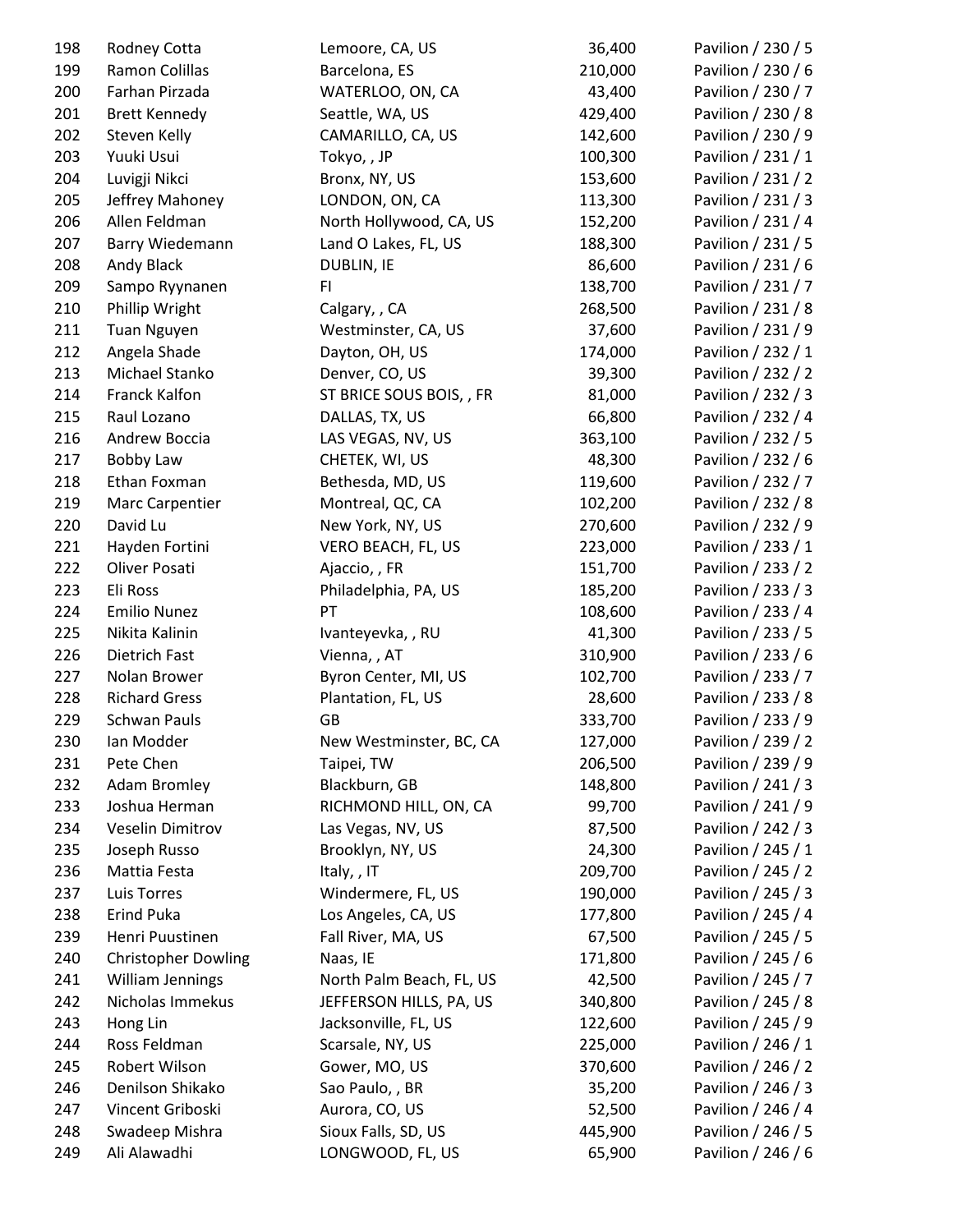| 250 | DID NOT REPORT 15       | <b>US</b>                   | 59,800       | Pavilion / 246 / 8 |
|-----|-------------------------|-----------------------------|--------------|--------------------|
| 251 | Mark Gunterman          | Las Vegas, NV, US           | 110,500      | Pavilion / 246 / 9 |
| 252 | David Pham              | CERRITOS, CA, US            | 208,800      | Pavilion / 247 / 1 |
| 253 | David Sutherland        | Texarkana, TX, US           | 102,600      | Pavilion / 247 / 2 |
| 254 | Mitchell Towner         | Austin, TX, US              | 51,900       | Pavilion / 247 / 3 |
| 255 | <b>Barry Greenstein</b> | RANCHO PALOS VERDES, CA, U  | 248,300      | Pavilion / 247 / 4 |
| 256 | Fernando Viana Da Costa | Aruja,, BR                  | 45,000       | Pavilion / 247 / 5 |
| 257 | <b>Walter Soho</b>      | East Setauket, NY, US       | 94,700       | Pavilion / 247 / 6 |
| 258 | Yannick Cardot          | <b>FR</b>                   | 140,400      | Pavilion / 247 / 7 |
| 259 | Marc Rangel             | Tolleson, AZ, US            | 360,700      | Pavilion / 247 / 8 |
| 260 | <b>Ronald McGinnity</b> | Kingston, MA, US            | 87,900       | Pavilion / 247 / 9 |
| 261 | Ryan Beckwith           | STOUGHTON, WI, US           | 32,700       | Pavilion / 248 / 1 |
| 262 | Madison Bergeron        | SURREY, BC, CA              | 41,400       | Pavilion / 248 / 2 |
| 263 | Chad Thomsen            | SURREY, BC, CA              | 118,000      | Pavilion / 248 / 3 |
| 264 | Leo Margets             | Barcelona, , ES             | 77,200       | Pavilion / 248 / 4 |
| 265 | Ryan Smith (CAN)        | Saskatoon, SK, CA           | 90,500       | Pavilion / 248 / 5 |
| 266 | Jessica Perez           | Panama City, , PA           | 125,900      | Pavilion / 248 / 6 |
| 267 | <b>Taylor McFarland</b> | SEATTLE, WA, US             | 198,300      | Pavilion / 248 / 7 |
| 268 | Robert Masone           | Shirley, NY, US             | 129,400      | Pavilion / 248 / 8 |
| 269 | <b>Griffin Benger</b>   | TORONTO, ON, CA             | 74,900       | Pavilion / 248 / 9 |
| 270 | Mark Bramley            | BOSTON, MA, US              | 306,400      | Pavilion / 254 / 2 |
| 271 | <b>Tyler Cornell</b>    | SAN CLEMENTE, CA, US        | 487,000      | Pavilion / 254 / 5 |
| 272 | Drew Abbadessa          | Saint Louis, MO, US         | 138,700      | Pavilion / 254 / 8 |
| 273 | Jason Obinger           | Lino Lakes, MN, US          | 117,600      | Pavilion / 255 / 3 |
| 274 | Don Nguyen              | CHINO HILLS, CA, US         | 100,600      | Pavilion / 256 / 4 |
| 275 | <b>Ben Morrison</b>     | <b>US</b>                   | 148,000      | Pavilion / 258 / 1 |
| 276 | Arthur Conan            | Painpol, , FR               | 98,600       | Pavilion / 258 / 3 |
| 277 | Gregoire Boissenot      | Boulogne Billiancourt, , FR | 40,600       | Pavilion / 258 / 9 |
| 278 | Joe Nalbandyan          | Glendale, CA, US            | 93,200       | Pavilion / 260 / 1 |
| 279 | <b>Dustin Leary</b>     | SEATTLE, WA, US             | 410,000      | Pavilion / 260 / 2 |
| 280 | Matthew Smith           | Lithia, FL, US              | 111,800      | Pavilion / 260 / 3 |
| 281 | <b>Manuel Porras</b>    | Hacienda Heights, CA, US    | 57,000       | Pavilion / 260 / 4 |
| 282 | Frank Dyska             | Clarks Summit, PA, US       | 142,400      | Pavilion / 260 / 5 |
| 283 | Mark Marasco            | OTISVILLE, ON, US           | 161,300      | Pavilion / 260 / 6 |
| 284 | DID NOT REPORT 14       | US                          | $\mathbf{1}$ | Pavilion / 260 / 7 |
| 285 | Simas Jakubenas         | Dublin, , IE                | 133,500      | Pavilion / 260 / 8 |
| 286 | Murat Muftari           | Birmingham, MI, US          | 83,200       | Pavilion / 260 / 9 |
| 287 | <b>Adrian Naggy</b>     | Las Vegas, NV, US           | 112,600      | Pavilion / 261 / 1 |
| 288 | Mario Lopez             | AR                          | 236,000      | Pavilion / 261 / 2 |
| 289 | Tom Fuchs               | Suhl, , DE                  | 151,300      | Pavilion / 261 / 3 |
| 290 | Maximilian Wieser       | Salzburg, , AT              | 294,500      | Pavilion / 261 / 4 |
| 291 | Tzu Yen                 | MISSOURI CITY, TX, US       | 151,000      | Pavilion / 261 / 5 |
| 292 | Chris Vezzetti          | Berkeley, CA, US            | 106,300      | Pavilion / 261 / 6 |
| 293 | Kathrine Brandt         |                             | 220,800      | Pavilion / 261 / 7 |
| 294 | Paul Spitzberg          | Tenafly, NJ, US             | 36,900       | Pavilion / 261 / 8 |
| 295 | Michael Federico        |                             |              |                    |
|     |                         | Las Vegas, NV, US           | 132,800      | Pavilion / 261 / 9 |
| 296 | Yossef Ifergan          | <b>FR</b>                   | 66,000       | Pavilion / 262 / 1 |
| 297 | Demosthenes Kiriopoulos | TORONTO,, CA                | 217,600      | Pavilion / 262 / 2 |
| 298 | <b>Andres Morales</b>   | Deerfield Beach, FL, US     | 93,000       | Pavilion / 262 / 3 |
| 299 | Adam Knepp              | CLEVELAND, OH, US           | 123,600      | Pavilion / 262 / 4 |
| 300 | Scott Hempel            | Windsor, ON, CA             | 56,000       | Pavilion / 262 / 5 |
| 301 | Oskar Prehm             | Vienna, AT                  | 232,100      | Pavilion / 262 / 6 |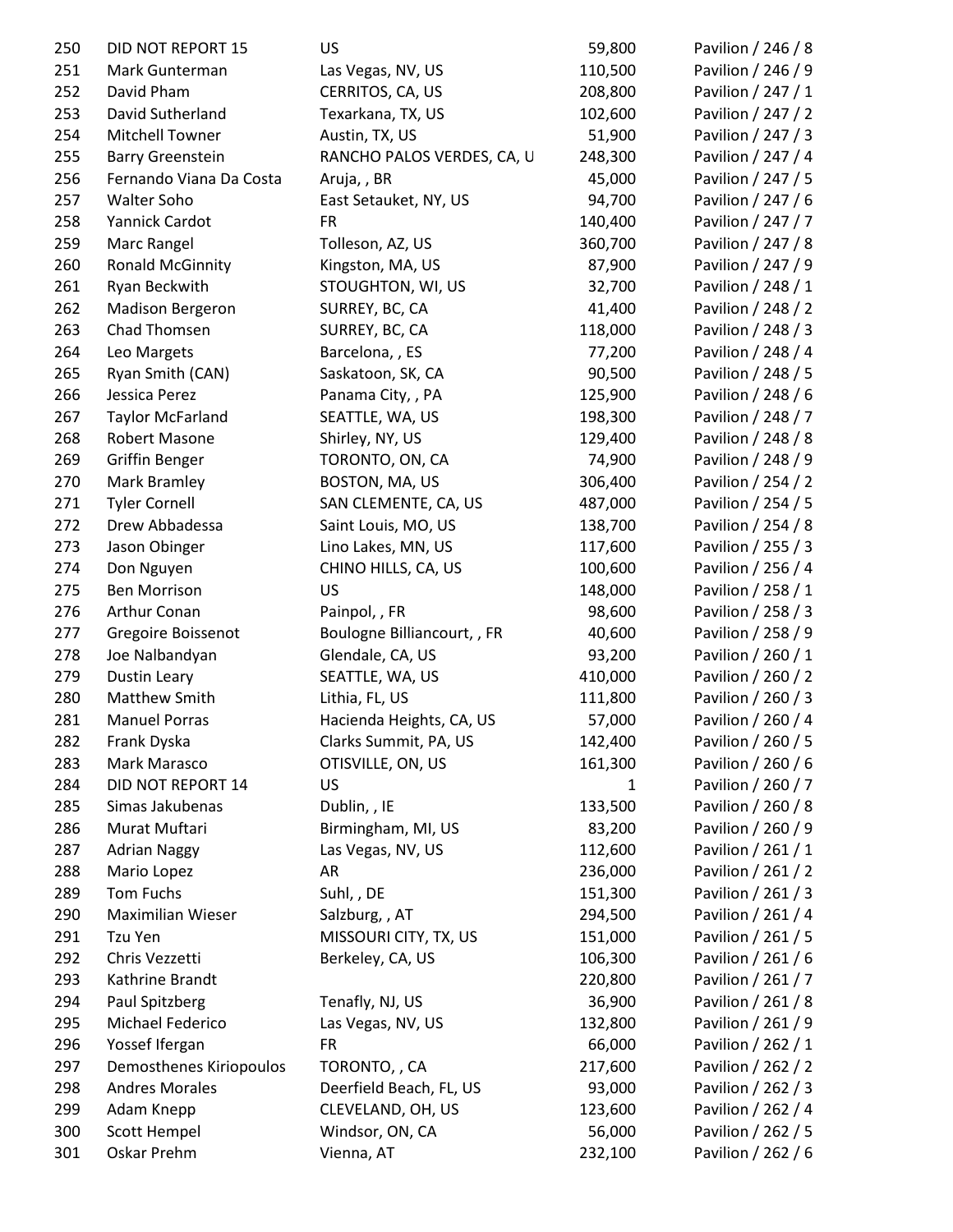| 302 | Josh Arieh                | Alpharetta, GA, US           | 177,800 | Pavilion / 262 / 7 |
|-----|---------------------------|------------------------------|---------|--------------------|
| 303 | David Ormsby              | Ottawa, ON, CA               | 140,000 | Pavilion / 262 / 8 |
| 304 | Chris Moneymaker          | LAKELAND, TN, US             | 531,600 | Pavilion / 262 / 9 |
| 305 | Ben Wallace               | Oakville, ON, CA             | 143,900 | Pavilion / 263 / 1 |
| 306 | Jorge Arriola             | MIDLAND, TX, US              | 594,200 | Pavilion / 263 / 2 |
| 307 | Darin Ann Parker          | NORTHPORT, NY, US            | 188,100 | Pavilion / 263 / 3 |
| 308 | Benjamin Morgan           | COLUMBUS, OH, US             | 80,300  | Pavilion / 263 / 4 |
| 309 | Joseph Reddick            | Bronx, NY, US                | 359,000 | Pavilion / 263 / 5 |
| 310 | <b>Patrick Garrett</b>    | Onl Signup-No City, AZ, US   | 130,500 | Pavilion / 263 / 6 |
| 311 | Jeffry Casey              | Henderson, NV, US            | 140,000 | Pavilion / 263 / 7 |
| 312 | Mark Bryan                | ORANGE, CA, US               | 289,300 | Pavilion / 263 / 8 |
| 313 | Armin Ghojehvand          | London, , GB                 | 169,800 | Pavilion / 263 / 9 |
| 314 | Alireza Amiri             | San Diego, CA, US            | 196,100 | Pavilion / 269 / 8 |
| 315 | <b>Grant Maruya</b>       | San Jose, CA, US             | 76,700  | Pavilion / 269 / 9 |
| 316 | Dylan Lindsey             | Huntington Beach, CA, US     | 214,300 | Pavilion / 271 / 9 |
| 317 | Pal Zagreda               | Bronx, NY, US                | 185,700 | Pavilion / 273 / 4 |
| 318 | David Mccaw               | Fontana, CA, US              | 362,500 | Pavilion / 274 / 3 |
| 319 | Nilesh Patel              | Woburn, MA, US               | 216,400 | Pavilion / 274 / 4 |
| 320 | Huicun Qiao               | Las Vegas, NV, US            | 97,900  | Pavilion / 274 / 5 |
| 321 | <b>Christopher Shebat</b> | Herndon, VA, US              | 17,000  | Pavilion / 274 / 6 |
| 322 | <b>Bobby Sanoubane</b>    | Aurora, CO, US               | 180,000 | Pavilion / 275 / 1 |
| 323 | Ran Shapira               | Holon, , IL                  | 141,200 | Pavilion / 275 / 2 |
| 324 | Andrew Flaherty           | <b>OVERLAND PARK, KS, US</b> | 98,100  | Pavilion / 275 / 3 |
| 325 | Giuseppe Corapi           | Nobleton, ON, CA             | 21,500  | Pavilion / 275 / 4 |
| 326 | Jeremy Lyons              | Columbus, OH, US             | 18,400  | Pavilion / 275 / 5 |
| 327 | Paul Lieu                 | LAS VEGAS, NV, US            | 108,000 | Pavilion / 275 / 6 |
| 328 | Jeff Dumas                | Mesa, AZ, US                 | 338,700 | Pavilion / 275 / 7 |
| 329 | Shawn Gill                | Diamond Bar, CA, US          | 103,500 | Pavilion / 275 / 8 |
| 330 | <b>Tracy Sibson</b>       | Muskegon, MI, US             | 84,400  | Pavilion / 275 / 9 |
| 331 | Ran Shahar                | Bucharest, , MH              | 174,400 | Pavilion / 276 / 1 |
| 332 | Harijs Broza              | Los Angeles, CA, US          | 157,600 | Pavilion / 276 / 2 |
| 333 | Kevin Ho                  | GAINESVILLE, FL, US          | 172,500 | Pavilion / 276 / 3 |
| 334 | Charles Gill              | San Antonio, TX, US          | 107,800 | Pavilion / 276 / 4 |
| 335 | <b>Stanley Webb</b>       | MITCHELLVILLE, IA, US        | 306,300 | Pavilion / 276 / 5 |
| 336 | Michael Cannon            | Harrisburg, PA, US           | 68,900  | Pavilion / 276 / 6 |
| 337 | Roongsak Griffeth         | COLUMBUS, GA, US             | 290,500 | Pavilion / 276 / 7 |
| 338 | Karo Davtyan              | Van Nuys, CA, US             | 182,800 | Pavilion / 276 / 8 |
| 339 | Pierre Merlin             | <b>FR</b>                    | 141,000 | Pavilion / 276 / 9 |
| 340 | Melisa Singh              | New York, NY, US             | 76,900  | Pavilion / 277 / 1 |
| 341 | Igor Ioffe                | TWINSBURG, OH, US            | 205,200 | Pavilion / 277 / 2 |
| 342 | Matt Glantz               | LAFAYETTE HILL, PA, US       | 580,000 | Pavilion / 277 / 3 |
| 343 | DID NOT REPORT 12         | US                           | 65,300  | Pavilion / 277 / 4 |
| 344 | Victor Li                 | Onl Signup-No City, ON, CA   | 65,300  | Pavilion / 277 / 5 |
| 345 | Daniel Dangoor            | Los Angeles, CA, US          | 315,800 | Pavilion / 277 / 6 |
| 346 | Robbi Jade Lew            | CA, US                       | 67,700  | Pavilion / 277 / 7 |
| 347 | Louis Lynch               | Reading, PA, US              | 130,100 | Pavilion / 277 / 8 |
| 348 | Jacob Baumgartner         | KALAMAZOO, MI, US            | 167,100 | Pavilion / 277 / 9 |
| 349 | Jensen Bernard            | Antrim, NH, US               | 186,300 | Pavilion / 278 / 1 |
| 350 | Jonathan Crowley          | New York, NY, US             | 46,700  | Pavilion / 278 / 2 |
| 351 | <b>Trace Henderson</b>    | Gulfport, MS, US             | 49,700  | Pavilion / 278 / 3 |
| 352 | <b>Yiming Cao</b>         | Elkins Park, PA, US          | 383,200 | Pavilion / 278 / 4 |
| 353 | Bo Hu                     | Cerritos, CA, US             | 181,800 | Pavilion / 278 / 5 |
|     |                           |                              |         |                    |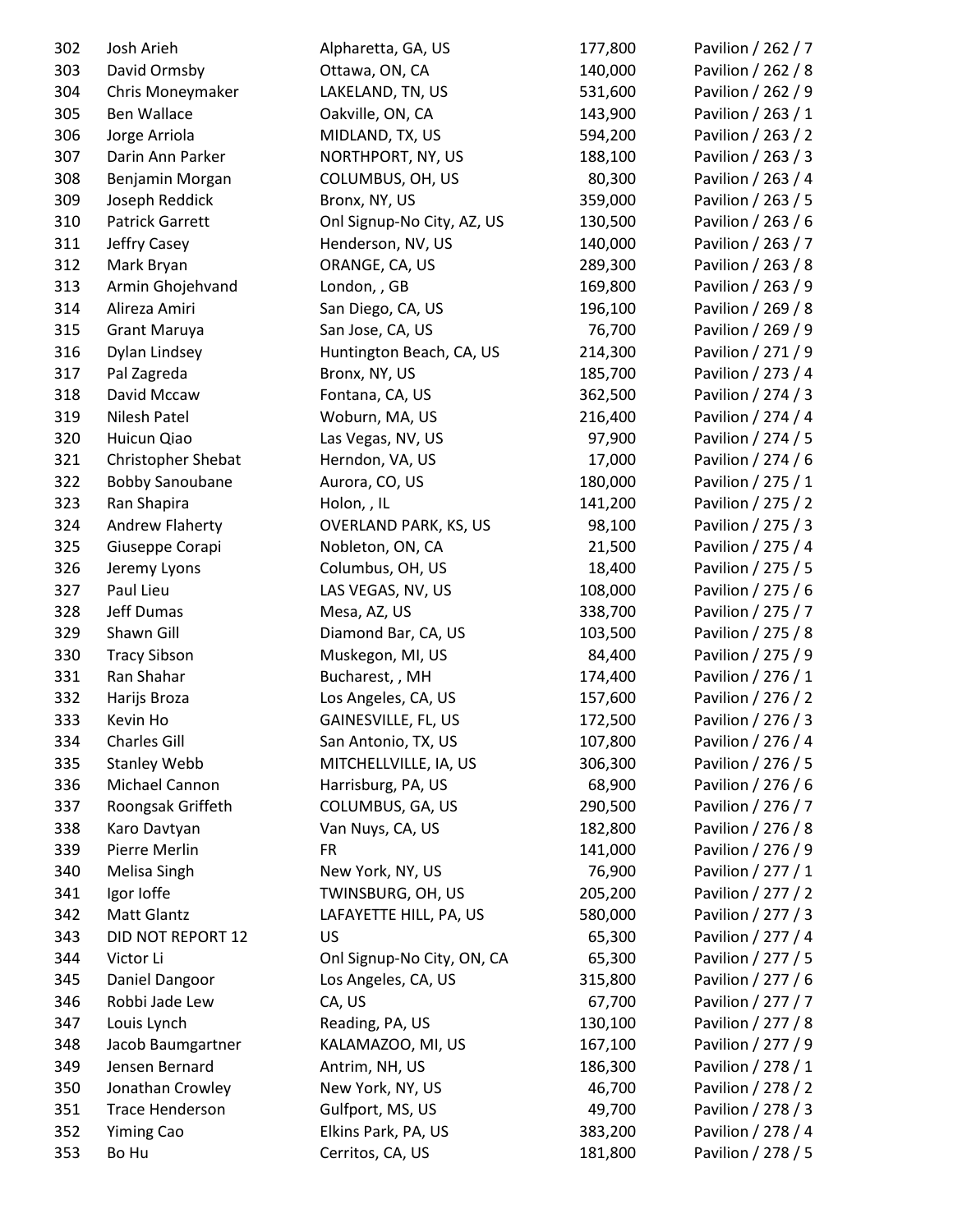| 354 | <b>Himmat Singh</b>     | IN                      | 51,900  | Pavilion / 278 / 6 |
|-----|-------------------------|-------------------------|---------|--------------------|
| 355 | Chris Karambinis        | Park Ridge, IL, US      | 135,200 | Pavilion / 278 / 7 |
| 356 | Kamran Zarghouni        | Corpus Christi, TX, US  | 43,600  | Pavilion / 278 / 8 |
| 357 | Suk-Kyu Koh             | MI, US                  | 409,400 | Pavilion / 278 / 9 |
| 358 | Robert Gilbert          | ANDOVER, MA, US         | 51,700  | Pavilion / 283 / 1 |
| 359 | Yueqi Zhu               | Rowland Heights, CA, US | 292,800 | Pavilion / 284 / 6 |
| 360 | Giuseppe Zarbo          | ANTIBES, , FR           | 52,200  | Pavilion / 284 / 8 |
| 361 | Benjamin Reason         | WHITEHOUSE, TX, US      | 108,600 | Pavilion / 285 / 3 |
| 362 | Ben Lamb                | Las Vegas, NV, US       | 180,600 | Pavilion / 287 / 5 |
| 363 | Jeremy Levin            | Studio City, CA, US     | 135,100 | Pavilion / 287 / 6 |
| 364 | Kazuki Ikeuchi          | TOKYO, , JP             | 105,800 | Pavilion / 290 / 1 |
| 365 | Jeffrey Tanouye         | LAS VEGAS, NV, US       | 190,100 | Pavilion / 290 / 2 |
| 366 | Samantha Abernathy      | Las Vegas, NV, US       | 138,400 | Pavilion / 290 / 3 |
| 367 | <b>Boutros Awad</b>     | IR                      | 41,300  | Pavilion / 290 / 4 |
| 368 | Jose Jaraiz             | ES                      | 176,500 | Pavilion / 290 / 5 |
| 369 | Jorge Martinez          | Cutler Bay, FL, US      | 87,600  | Pavilion / 290 / 6 |
| 370 | Steven Madara           | Pennsville, NJ, US      | 249,900 | Pavilion / 290 / 7 |
| 371 | Anthony Huntsman        | Prairie Village, KS, US | 58,200  | Pavilion / 290 / 8 |
| 372 | Remi Ducros             | San Diego, CA, US       | 172,800 | Pavilion / 290 / 9 |
| 373 | <b>Howard Arotsky</b>   | New York, NY, US        | 216,700 | Pavilion / 291 / 1 |
| 374 | Kyle Burnside           | SOMERSET, MA, US        | 205,800 | Pavilion / 291 / 2 |
| 375 | James Mendoza           | Glendale, CA, US        | 397,800 | Pavilion / 291 / 3 |
| 376 | Jeffery Esterling       | ARNOLD, MD, US          | 107,200 | Pavilion / 291 / 4 |
| 377 | Joseph Krasner          | Miami, FL, US           | 161,200 | Pavilion / 291 / 5 |
| 378 | Ryan Buckholtz          | STUDIO CITY, CA, US     | 254,200 | Pavilion / 291 / 6 |
| 379 | Olivier Rebello         | Montreal, , CA          | 227,600 | Pavilion / 291 / 7 |
| 380 | <b>Steven Grady</b>     | Sylva, NC, US           | 158,600 | Pavilion / 291 / 8 |
| 381 | Andrea Buonocore        | IT                      | 332,900 | Pavilion / 291 / 9 |
| 382 | <b>Matthew Mumford</b>  | Barstow, CA, US         | 53,200  | Pavilion / 292 / 1 |
| 383 | Evan Wirsch             | Monroe Township, NJ, US | 136,800 | Pavilion / 292 / 2 |
| 384 | Hennock Fessehaie       | Pomona, CA, US          | 232,000 | Pavilion / 292 / 3 |
| 385 | Jorge Ribeiro           | <b>BR</b>               | 247,200 | Pavilion / 292 / 4 |
| 386 | Kenneth Neely           | Tyler, TX, US           | 159,500 | Pavilion / 292 / 5 |
| 387 | Douglas Pappan          | LEES SUMMIT, MO, US     | 207,600 | Pavilion / 292 / 6 |
| 388 | <b>Ryan Scully</b>      | Oswego, IL, US          | 81,500  | Pavilion / 292 / 7 |
| 389 | Gareth Mcmahon          | Celbridge, , IE         | 131,200 | Pavilion / 292 / 8 |
| 390 | Glen Keogh              | Dublin, , IR            | 465,500 | Pavilion / 292 / 9 |
| 391 | Whitney Langwell        | Eugene, OR, US          | 195,600 | Pavilion / 293 / 1 |
| 392 | Arkadi Onikoul          | Woodland Hills, CA, US  | 515,700 | Pavilion / 293 / 2 |
| 393 | Lars Jurgens            | DE                      | 140,100 | Pavilion / 293 / 3 |
| 394 | David Gerassi           | OCEANSIDE, NY, US       | 524,500 | Pavilion / 293 / 4 |
| 395 | Altanulzii Onom         | Schiller Park, IL, US   | 91,000  | Pavilion / 293 / 5 |
| 396 | Rory Brown              | Galway, IE              | 262,300 | Pavilion / 293 / 6 |
| 397 | Michael Schwartz        | Las Vegas, NV, US       | 122,700 | Pavilion / 293 / 7 |
| 398 | Zachary Walker          | Lititz, PA, US          | 86,700  | Pavilion / 293 / 8 |
| 399 | Gary Hasson             | BRUSSELS, , BE          | 162,500 | Pavilion / 293 / 9 |
| 400 | Lionel Lacolas          | Simiane Collongue, , FR | 223,600 | Pavilion / 298 / 2 |
| 401 | Kennon Perez            | HI, US                  | 139,900 | Pavilion / 298 / 3 |
| 402 | <b>Tibor Nagygyorgy</b> | HU                      | 127,600 | Pavilion / 299 / 6 |
| 403 | Matthew Schiavo         | SEATTLE, WA, US         | 48,700  | Pavilion / 300 / 2 |
| 404 | Uzi Zilka               | IL                      | 78,800  | Pavilion / 300 / 9 |
| 405 | Christopher Basile      | Laurel Springs, NJ, US  | 386,400 | Pavilion / 301 / 3 |
|     |                         |                         |         |                    |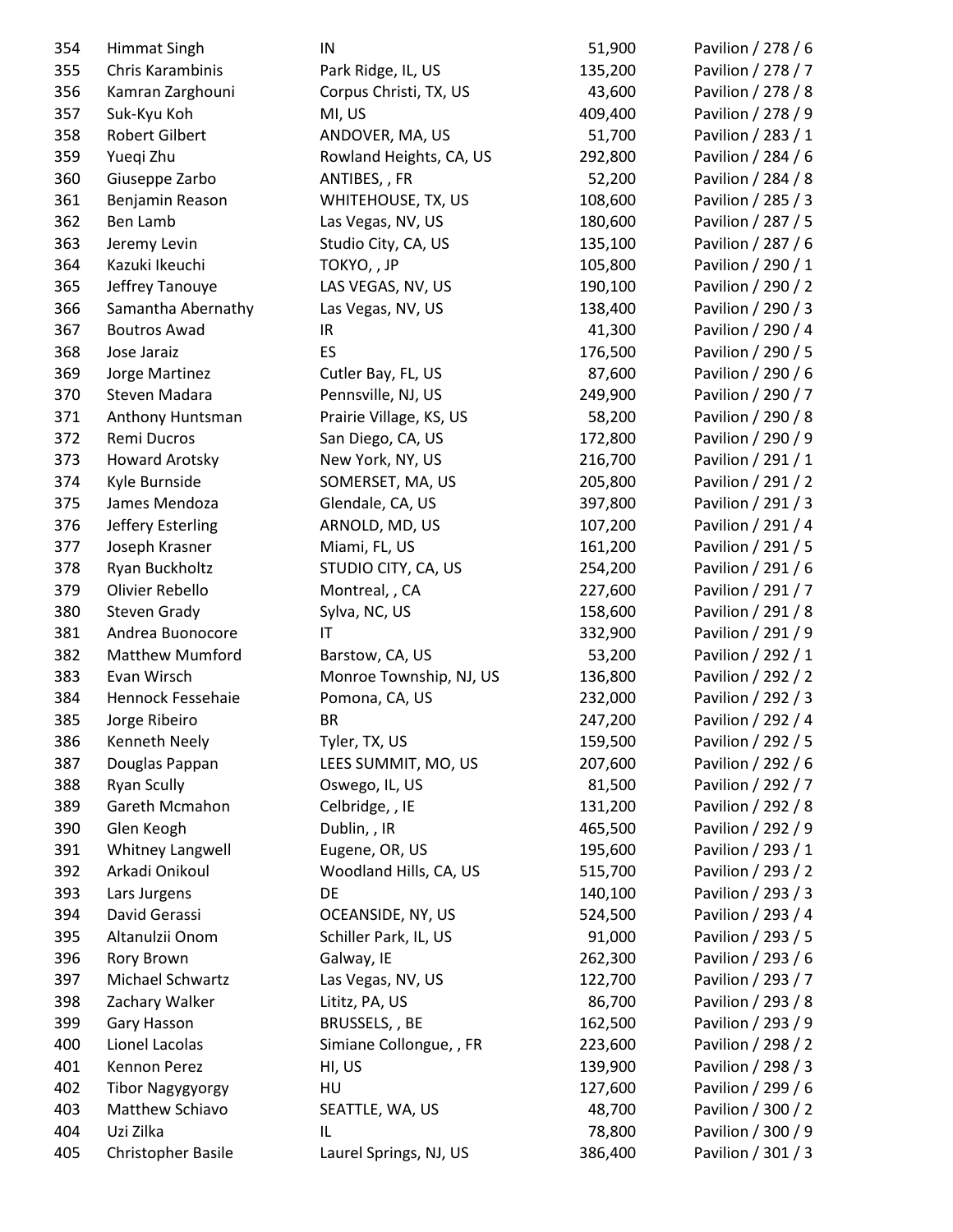| 406 | Ryan Hartmann          | MINNEAPOLIS, MN, US     | 361,800 | Pavilion / 301 / 4 |
|-----|------------------------|-------------------------|---------|--------------------|
| 407 | <b>Timothy Cramer</b>  | COSTA MESA, CA, US      | 67,300  | Pavilion / 301 / 6 |
| 408 | Jacob Brundage         | Greenville, MI, US      | 77,600  | Pavilion / 302 / 7 |
| 409 | Conrad De Armas        | Miami, FL, US           | 744,000 | Pavilion / 304 / 2 |
| 410 | Carlo Solerti          | Seymour, CT, US         | 177,700 | Amazon / 400 / 2   |
| 411 | Ricardo Mateo          | Passaic, NJ, US         | 431,000 | Amazon / 400 / 3   |
| 412 | <b>Brad Zusman</b>     | Gresham, OR, US         | 207,200 | Amazon / 400 / 6   |
| 413 | Christophe Panetti     | Pittsfield, MA, US      | 139,600 | Amazon / 400 / 8   |
| 414 | Kawaguchi Akihiro      | JP                      | 120,300 | Amazon / 401 / 1   |
| 415 | Jungwon Kim            | Gyeongsangnam, , KR     | 81,000  | Amazon / 401 / 5   |
| 416 | James Burns            | Smyrna, TN, US          | 127,100 | Amazon / 401 / 6   |
| 417 | Qui Nguyen             | Las Vegas, NV, US       | 479,100 | Amazon / 401 / 8   |
| 418 | Shawn Stuart           | Vancouver, WA, US       | 236,700 | Amazon / 402 / 2   |
| 419 | Thomas Mcgaffigan      | Austin, TX, US          | 224,100 | Amazon / 402 / 3   |
| 420 | David Prociak          | Winter Park, FL, US     | 139,300 | Amazon / 402 / 7   |
| 421 | Christopher Aaron      | Alpharetta, GA, US      | 22,400  | Amazon / 402 / 9   |
| 422 | David Bonadio          | Reservoir, AU           | 30,400  | Amazon / 403 / 1   |
| 423 | James Farley           | Cypress, TX, US         | 163,600 | Amazon / 403 / 4   |
| 424 | Michael Erianne        | Bridgeton, NJ, US       | 42,100  | Amazon / 403 / 6   |
| 425 | Robert French          | LEANDER, TX, US         | 138,200 | Amazon / 403 / 9   |
| 426 | Jamey Kramer           | South Lyon, MI, US      | 142,700 | Amazon / 404 / 3   |
| 427 | Ivan Deyra             | Le Teich, , FR          | 177,000 | Amazon / 404 / 4   |
| 428 | <b>Ted Leva</b>        | HOUSTON, TX, US         | 127,900 | Amazon / 404 / 5   |
| 429 | <b>Kelley Slay</b>     | JACKSONVILLE, FL, US    | 52,000  | Amazon / 404 / 6   |
| 430 | Raja Sekhar            | Arlington, VA, US       | 44,900  | Amazon / 404 / 7   |
| 431 | Christina Renz         | GREEN BAY, WI, CH       | 170,700 | Amazon / 404 / 8   |
| 432 | Jeffrey Trudeau Jr.    | Winter Garden, FL, US   | 367,700 | Amazon / 404 / 9   |
| 433 | Christoph Vogelsang    | DE                      | 182,900 | Amazon / 405 / 2   |
| 434 | Dan Heimiller          | LAS VEGAS, NV, US       | 112,900 | Amazon / 405 / 4   |
| 435 | Dapreesch Scates       | LANSING, MI, US         | 223,900 | Amazon / 405 / 7   |
| 436 | Mark Mazza             | <b>US</b>               | 176,500 | Amazon / 406 / 2   |
| 437 | Angel Garcia           | COLONIAL HGTS, VA, US   | 349,000 | Amazon / 406 / 3   |
| 438 | Nikolay Fal            | Moscow, , RU            | 258,000 | Amazon / 406 / 6   |
| 439 | Felipe Ramos           | BR                      | 57,000  | Amazon / 407 / 3   |
| 440 | Meddi Ferrah           | <b>FR</b>               | 44,200  | Amazon / 407 / 4   |
| 441 | <b>Xuan Zhang</b>      | Indianapolis, IN, US    | 93,200  | Amazon / 407 / 6   |
| 442 | Gregory Kukowski       | Virginia, MN, US        | 44,600  | Amazon / 407 / 8   |
| 443 | Khamsy Bowles          | Weed, CA, US            | 77,800  | Amazon / 408 / 2   |
| 444 | Michael Lech           | Alma, AR, US            | 114,100 | Amazon / 408 / 5   |
| 445 | Ognyan Dimov           | Veliko Tarnovo, , BG    | 321,300 | Amazon / 408 / 6   |
| 446 | Jean Montury           | Arras,, FR              | 55,000  | Amazon / 408 / 8   |
| 447 | <b>Balakrish Patur</b> | Parsippany, NJ, US      | 366,400 | Amazon / 409 / 2   |
| 448 | Patrick Mccullough     | Comstock Park, MI, US   | 179,100 | Amazon / 409 / 3   |
| 449 | Jose Ferro             | Santa Marte, , CO       | 491,500 | Amazon / 409 / 5   |
| 450 | Joshua Lessner         | Las Vegas, NV, US       | 83,500  | Amazon / 409 / 7   |
|     | Tawab Hessam           |                         |         | Amazon / 410 / 2   |
| 451 |                        | Atlanta, GA, US         | 57,800  |                    |
| 452 | Thanh Nguyen           | Frankfurt Germany, , DE | 21,300  | Amazon / 410 / 3   |
| 453 | <b>Smith Collins</b>   | GAINESVILLE, FL, US     | 126,400 | Amazon / 410 / 6   |
| 454 | Carlos Matos-Erarte    | Bronx, NY, US           | 225,500 | Amazon / 410 / 9   |
| 455 | Michael Koh            | CHICAGO, IL, US         | 78,000  | Amazon / 411 / 2   |
| 456 | Didrik Mantor          | Oslo, , NO              | 215,000 | Amazon / 411 / 4   |
| 457 | Jeffrey Sarkis         | AT                      | 126,900 | Amazon / 411 / 8   |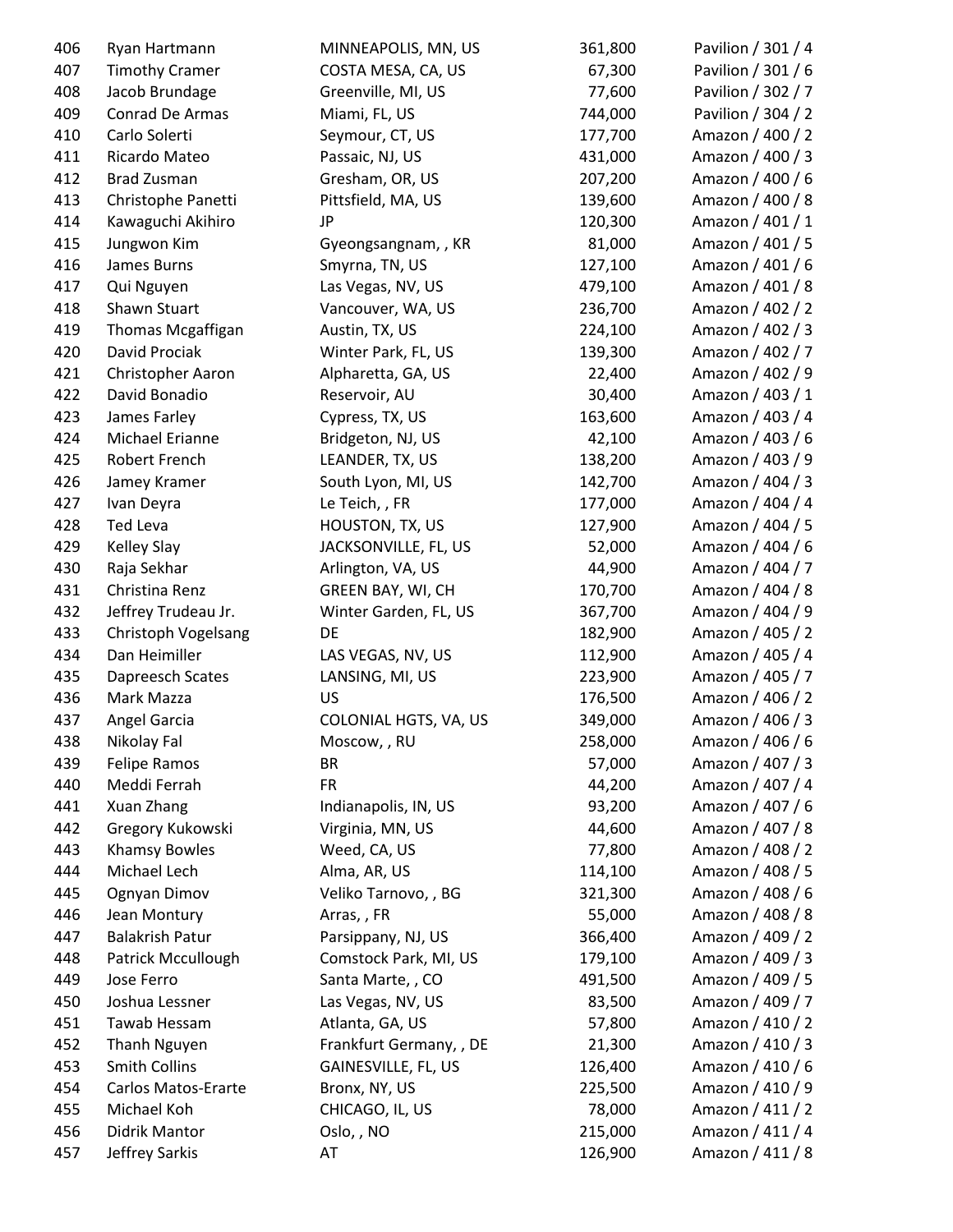| 458 | Bryan Ercolano            | Las Vegas, NV, US                      | 201,700 | Amazon / 411 / 9 |
|-----|---------------------------|----------------------------------------|---------|------------------|
| 459 | John May                  | Seneca, SC, US                         | 226,900 | Amazon / 412 / 4 |
| 460 | Benjamin Moon             | San Diego, CA, US                      | 78,200  | Amazon / 412 / 5 |
| 461 | <b>Richard Cray</b>       | San Diego, CA, US                      | 83,100  | Amazon / 412 / 7 |
| 462 | Benjamin Souriau          | Paris,, FR                             | 386,000 | Amazon / 412 / 9 |
| 463 | Craig Seddon              | Sandwich, MA, US                       | 373,500 | Amazon / 413 / 3 |
| 464 | Jeremy Pekarek            | SYCAMORE, IL, US                       | 165,900 | Amazon / 413 / 4 |
| 465 | Heath Mendelsohn          | Inglewood, CA, US                      | 186,000 | Amazon / 413 / 6 |
| 466 | Robert Randall            | Columbia Station, OH, US               | 101,700 | Amazon / 413 / 7 |
| 467 | <b>Brock Wilson</b>       | Ardsley, NY, US                        | 95,800  | Amazon / 413 / 9 |
| 468 | Kevin Kwak                | Manassas, VA, US                       | 93,200  | Amazon / 414 / 1 |
| 469 | Eyal Eshkar               | IL                                     | 229,900 | Amazon / 414 / 2 |
| 470 | <b>Brandon Schweitzer</b> | MUNSTER, IN, US                        | 252,400 | Amazon / 414 / 3 |
| 471 | Andre Barrett             | TORONTO, ON, CA                        | 47,800  | Amazon / 414 / 4 |
| 472 | Daniel Park               | Bayside, NY, US                        | 208,600 | Amazon / 414 / 6 |
| 473 | Hwany Lee                 | Seoul, , KR                            | 385,000 | Amazon / 414 / 8 |
| 474 | Alex Ngo                  | Vancouver, BC, CA                      | 141,800 | Amazon / 417 / 4 |
| 475 | Asvin Ganesh              | Columbus, OH, US                       | 114,600 | Amazon / 417 / 7 |
| 476 | Pierre De Almeida         | Melun,, FR                             | 140,800 | Amazon / 418 / 1 |
| 477 | Thao Le                   | San Jose, CA, US                       | 71,300  | Amazon / 418 / 2 |
| 478 | Robert Mitchell           | HENDERSON, NV, US                      | 327,000 | Amazon / 418 / 4 |
| 479 | Nika Kharadze             | San Francisco, CA, US                  | 114,200 | Amazon / 418 / 6 |
| 480 | <b>Tim Burt</b>           | Biloxi, MS, US                         | 91,600  | Amazon / 418 / 7 |
| 481 | Selim Oulmekki            | POITIEVS, , FR                         | 76,500  | Amazon / 418 / 9 |
| 482 | Adam Pepper               | Eastchester, NY, US                    | 43,400  | Amazon / 419 / 2 |
| 483 | Elio Saade                | Laval, QC, CA                          | 116,200 | Amazon / 419 / 5 |
| 484 | <b>Arnaud Mattern</b>     | PARIS, FR                              | 106,000 | Amazon / 419 / 7 |
| 485 | Andrew Robinson           | Georgetown, TX, US                     | 288,700 | Amazon / 419 / 9 |
| 486 | Nicholas Manganaro        | OMAHA, NE, US                          | 122,200 | Amazon / 420 / 1 |
| 487 | Raj Singh                 | LAS VEGAS, NV, US                      | 91,100  | Amazon / 420 / 2 |
| 488 | Adam Walton               | Thousand Oaks, CA, US                  | 673,100 | Amazon / 420 / 4 |
| 489 | <b>Barak Wisbrod</b>      | Kadima, , IL                           | 107,500 | Amazon / 420 / 6 |
| 490 | Joel Micka                | EVERETT, WA, US                        | 69,000  | Amazon / 421 / 1 |
| 491 | <b>Brian Haveson</b>      | GARNET VALLEY, PA, US                  | 182,700 | Amazon / 421 / 2 |
| 492 | Jareth East               | Redhill, , GB                          | 195,400 | Amazon / 421 / 5 |
| 493 | Jose Astima               | <b>FR</b>                              | 148,700 | Amazon / 421 / 7 |
| 494 | Paul Mannoni              | CONCORD, CA, US                        | 173,300 | Amazon / 422 / 4 |
| 495 | Peter Van Der Poel        | Ulrecht, , NL                          | 139,400 | Amazon / 422 / 5 |
|     | Joseph Muldoon            |                                        |         | Amazon / 422 / 6 |
| 496 | Akash Seth                | Torrington, CT, US<br>Woodbury, NY, US | 95,900  | Amazon / 422 / 9 |
| 497 |                           |                                        | 200,700 |                  |
| 498 | Michael Noori             | TARZANA, CA, US                        | 96,500  | Amazon / 423 / 1 |
| 499 | Loukas Michael            | SILVER SPRING, MD, US                  | 128,200 | Amazon / 423 / 3 |
| 500 | He Huang                  | CHICAGO, IL, US                        | 96,000  | Amazon / 423 / 5 |
| 501 | Kyung Cha                 | MANHATTAN BEACH, CA, US                | 271,100 | Amazon / 423 / 7 |
| 502 | Anthony Ibrahim           | ANNANDALE, VA, US                      | 105,700 | Amazon / 424 / 1 |
| 503 | Kyle White                | SURREY, BC, CA                         | 335,900 | Amazon / 424 / 2 |
| 504 | Ronnie Abro               | West Bloomfield, MI, US                | 226,000 | Amazon / 424 / 4 |
| 505 | Andrew Chud               | AUSTIN, TX, US                         | 89,300  | Amazon / 424 / 7 |
| 506 | Jameel Harris             | N HOLLYWOOD, CA, US                    | 325,900 | Amazon / 424 / 9 |
| 507 | Hoa Pham                  | BROOMFIELD, CO, US                     | 148,800 | Amazon / 425 / 2 |
| 508 | Harrison Gimbel           | Jupiter, FL, US                        | 347,800 | Amazon / 425 / 3 |
| 509 | Sonny Franco              | Montagnac, , FR                        | 168,000 | Amazon / 425 / 4 |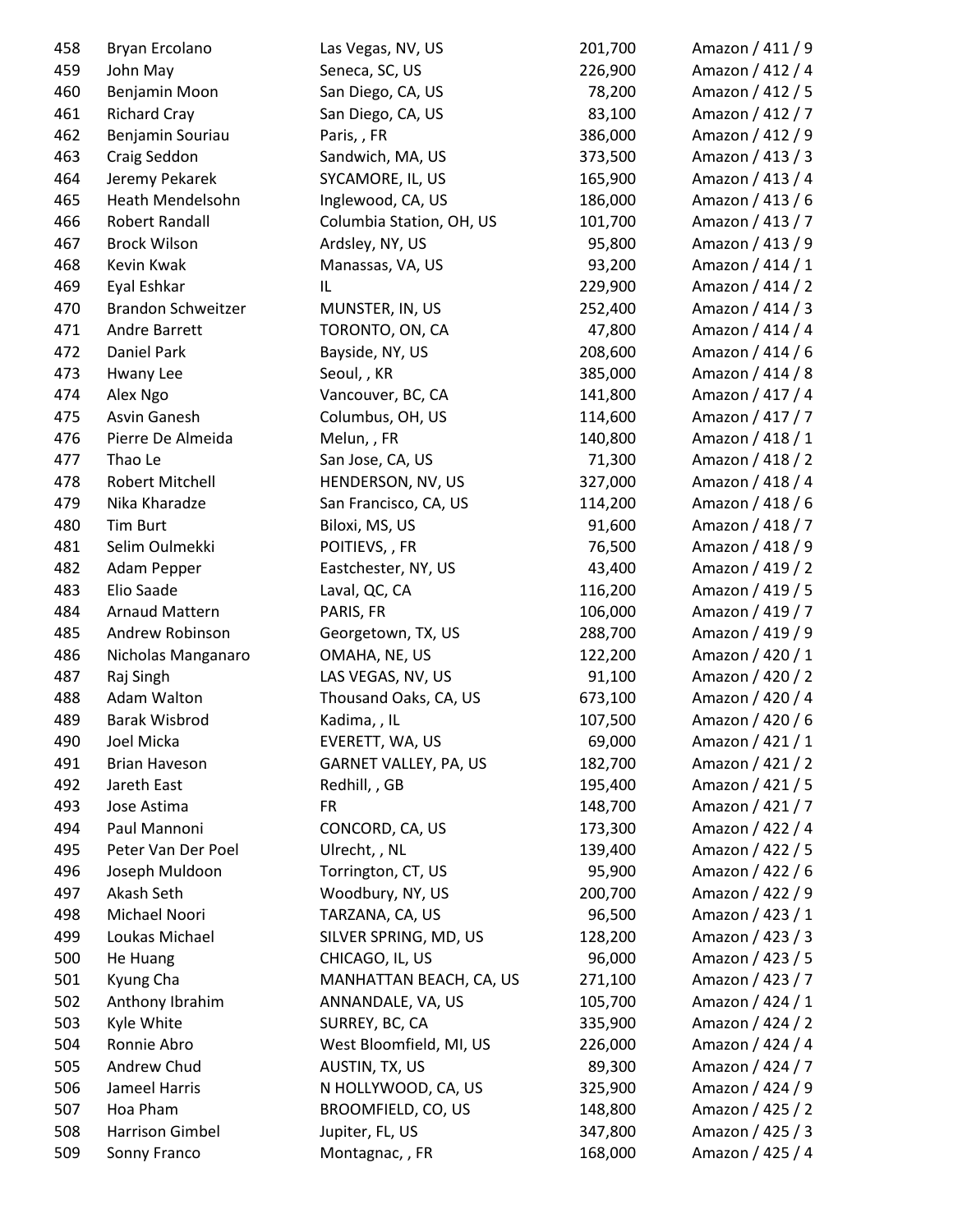| 510 | <b>Dennis Phillips</b>   | Las Vegas, NV, US       | 194,700 | Amazon / 425 / 5 |
|-----|--------------------------|-------------------------|---------|------------------|
| 511 | Michael Doherty          | THORNHILL, ON, CA       | 161,500 | Amazon / 425 / 6 |
| 512 | Antoine Labat            | VINCENNA, , FR          | 323,000 | Amazon / 426 / 4 |
| 513 | <b>Michael Mendibles</b> | Newport Beach, CA, US   | 258,400 | Amazon / 426 / 5 |
| 514 | Kao Saechao              | Portland, OR, US        | 108,600 | Amazon / 426 / 7 |
| 515 | Kevin Avin               | NEW ORLEANS, LA, US     | 36,200  | Amazon / 427 / 4 |
| 516 | Kenny Tran               | ARCADIA, CA, US         | 155,600 | Amazon / 427 / 7 |
| 517 | Kevin Fitzgibbons        | MORGAN HILL, CA, US     | 126,800 | Amazon / 427 / 8 |
| 518 | <b>Terry Boutcher</b>    | Bay Roberts, NL, CA     | 158,400 | Amazon / 428 / 3 |
| 519 | Jon Shoreman             | LONDON, , GB            | 241,900 | Amazon / 428 / 4 |
| 520 | Jaime Godoy              | SANTA ANA, CA, US       | 47,900  | Amazon / 428 / 6 |
| 521 | Paul Radford             | Las Vegas, NV, US       | 62,500  | Amazon / 428 / 7 |
| 522 | Felix Weis               | LU                      | 180,000 | Amazon / 428 / 9 |
| 523 | Vasu Amarapu             | Dorchester, MA, US      | 277,500 | Amazon / 429 / 2 |
| 524 | Michael Pempin           | Strongsville, OH, US    | 109,700 | Amazon / 429 / 7 |
| 525 | Ying Wong                | Flushing, New York, US  | 230,000 | Amazon / 429 / 8 |
| 526 | Mickael Lacaze           | <b>FR</b>               | 95,900  | Amazon / 430 / 3 |
| 527 | Vasco Morgado            | Toronto, ON, CA         | 95,400  | Amazon / 430 / 5 |
| 528 | <b>Theodore Driscoll</b> | Arlington, MA, US       | 238,800 | Amazon / 430 / 6 |
| 529 | Hamid Mezhoud            | West Roxbury, MA, US    | 195,200 | Amazon / 430 / 7 |
| 530 | Peter DeBest             | PHILLIPS RANCH, CA, US  | 216,200 | Amazon / 431 / 8 |
| 531 | Ryan Clark               | Inverary, , CA          | 182,000 | Amazon / 433 / 1 |
| 532 | Lindsay Kido             | Honolulu, HI, US        | 109,900 | Amazon / 433 / 2 |
| 533 | June Cuervo              | Oakland, CA, US         | 43,500  | Amazon / 433 / 4 |
| 534 | Tony Sinishtaj           | FLUSHING, NY, US        | 200,400 | Amazon / 433 / 7 |
| 535 | Joe Hachem               | MELBOURNE, , AU         | 50,800  | Amazon / 433 / 9 |
| 536 | Thomas Wheaton           | LONGWOOD, FL, US        | 160,800 | Amazon / 434 / 3 |
| 537 | Stefan Reiser            | AT                      | 364,900 | Amazon / 434 / 7 |
| 538 | Daniel Moravec           | CIRCLE PINES, MN, US    | 23,100  | Amazon / 434 / 8 |
| 539 | Darrell Haywood          | Chicago, IL, US         | 70,400  | Amazon / 435 / 3 |
| 540 | Shai Arbel               | Fort Mc Kavett, TX, US  | 381,400 | Amazon / 435 / 6 |
| 541 | Javier Gorgolas          | <b>MX</b>               | 407,100 | Amazon / 435 / 9 |
| 542 | Srinivasa Vemulamada     | Johns Creek, GA, US     | 55,700  | Amazon / 436 / 5 |
| 543 | Michael Thach            | Las Vegas, NV, US       | 183,100 | Amazon / 436 / 9 |
| 544 | Pierre Deissler          | Mount Laurel, NJ, US    | 21,600  | Amazon / 437 / 1 |
| 545 | Zachary Vankeuren        | Saratoga Spgs, NY, US   | 197,600 | Amazon / 437 / 5 |
| 546 | Jonas Mackoff            | VANCOUVER, BC, CA       | 103,400 | Amazon / 437 / 7 |
| 547 | Siddharth Karia          | Memnegar, , IN          | 63,600  | Amazon / 437 / 9 |
| 548 | Justin Galifi            | Sparta, NJ, US          | 250,100 | Amazon / 438 / 1 |
| 549 | Benedetto Bianco         | Franklin Square, NY, US | 213,200 | Amazon / 438 / 5 |
| 550 | Cindy Kerslake           | CALGARY, ON, CA         | 95,500  | Amazon / 438 / 7 |
| 551 | Aleksandr Shevliakov     | Sarator, , RU           | 277,000 | Amazon / 439 / 5 |
| 552 | Mehdi Anooshahr          | HOUSTON, TX, US         | 366,100 | Amazon / 439 / 6 |
| 553 | Chad Moore               | FRANKFORT, IN, US       | 37,000  | Amazon / 439 / 8 |
| 554 | Axel Hallay              | Angers,, FR             | 412,900 | Amazon / 440 / 1 |
| 555 | <b>Daniel Spring</b>     | Lomita, CA, US          | 79,800  | Amazon / 440 / 3 |
| 556 | Greg Holsten             | Shakopee, MN, US        | 23,900  | Amazon / 440 / 6 |
| 557 | Sean Swingruber          | Venice, CA, US          | 179,800 | Amazon / 441 / 2 |
| 558 | Jaeyoung Choi            | Seoul, , KR             | 490,500 | Amazon / 441 / 4 |
| 559 | David Sheinin            | Los Angeles, CA, US     | 96,200  | Amazon / 441 / 9 |
| 560 | Maximiliano Katz         | AD                      | 27,200  | Amazon / 442 / 4 |
| 561 | Aristeidis Moschonas     | Anoixi Attikis, , GR    | 555,400 | Amazon / 442 / 7 |
|     |                          |                         |         |                  |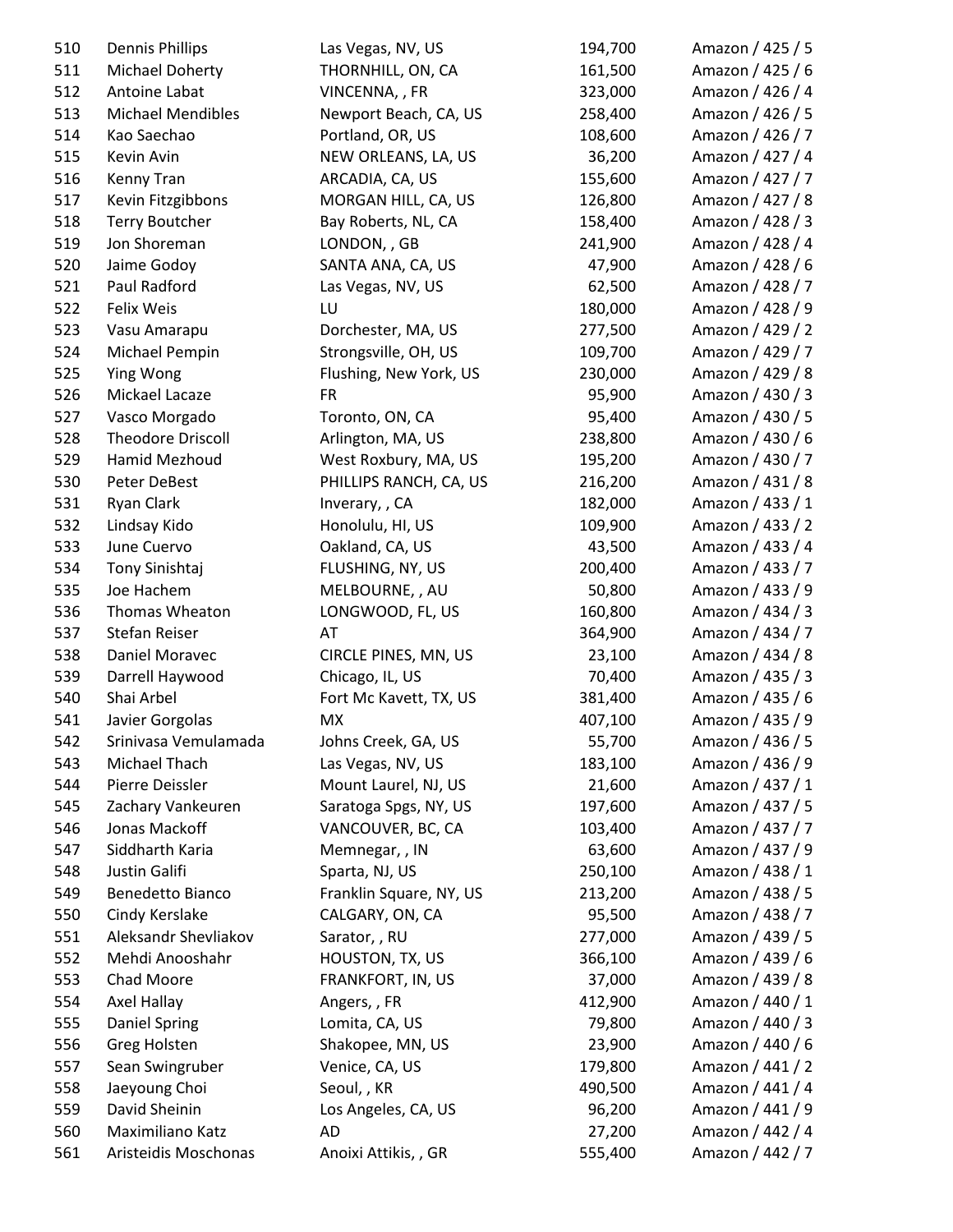| 562 | Mike Chang              | Sunrise, FL, US            | 318,900 | Amazon / 442 / 9 |
|-----|-------------------------|----------------------------|---------|------------------|
| 563 | Jared Morrison          | West Covina, CA, US        | 147,000 | Amazon / 443 / 1 |
| 564 | Mark Kornfeld           | New York, NY, US           | 75,000  | Amazon / 443 / 2 |
| 565 | Czeslaw Szerszen        | Lawrenceville, GA, US      | 67,400  | Amazon / 443 / 3 |
| 566 | Christian Pham          | VN                         | 360,000 | Amazon / 443 / 4 |
| 567 | Pejman Niyati           | PLANO, TX, US              | 156,000 | Amazon / 443 / 5 |
| 568 | Michael Wilklow         | Minneapolis, MN, US        | 239,600 | Amazon / 443 / 6 |
| 569 | Zachary Schwartz        | New York, NY, US           | 298,300 | Amazon / 443 / 7 |
| 570 | Dustin An               | REDMOND, WA, US            | 124,000 | Amazon / 443 / 8 |
| 571 | <b>Kenneth Traut</b>    | Avon, IN, US               | 226,000 | Amazon / 443 / 9 |
| 572 | Oleksandr Trokhymenko   | Kiev,, GB                  | 95,300  | Amazon / 444 / 1 |
| 573 | <b>Greg Pohler</b>      | MANHATTAN BEACH, CA, US    | 37,500  | Amazon / 444 / 2 |
| 574 | Albertus Stegeman       | Amsterdam, NL              | 54,200  | Amazon / 444 / 4 |
| 575 | Jason DeWitt            | San Diego, CA, US          | 251,300 | Amazon / 445 / 1 |
| 576 | Jon Gottlieb            | Roslyn, NY, US             | 140,600 | Amazon / 445 / 6 |
| 577 | Justin Chock            | Wailuku, HI, US            | 41,200  | Amazon / 445 / 7 |
| 578 | Eric Mizrachi           | Las Vegas, NV, US          | 119,100 | Amazon / 446 / 1 |
| 579 | Go Saito                | Tokyo,, JP                 | 150,500 | Amazon / 446 / 2 |
| 580 | Derek Sudell            | Greenwich, CT, US          | 263,000 | Amazon / 446 / 3 |
| 581 | George Pappas           | Roselle, IL, US            | 156,400 | Amazon / 446 / 4 |
| 582 | <b>Eliott Kessas</b>    | Onl Signup-No City, CA, US | 145,200 | Amazon / 446 / 5 |
| 583 | James Oconnor           | EAST SETAUKET, NY, US      | 60,000  | Amazon / 446 / 6 |
| 584 | Nikhil Autar            | Voyager Point, AU          | 37,600  | Amazon / 446 / 7 |
| 585 | Victor Ramdin           | LAS VEGAS, NV, US          | 437,400 | Amazon / 446 / 8 |
| 586 | Antonin Teisseire       | La Colle, , FR             | 169,500 | Amazon / 446 / 9 |
| 587 | Ha Diep                 | Huntington Beach, CA, US   | 153,400 | Amazon / 447 / 1 |
| 588 | <b>Bradley Howard</b>   | VISTA, CA, US              | 69,100  | Amazon / 447 / 8 |
| 589 | Romain Lewis            | LATRESNE, , FR             | 78,500  | Amazon / 448 / 1 |
| 590 | Jamie Vela              | SYLMAR, CA, US             | 42,000  | Amazon / 448 / 7 |
| 591 | Eralio Villarreal       | Mission, TX, US            | 161,600 | Amazon / 448 / 8 |
| 592 | James Ickes             | SCHELLSBURG, PA, US        | 208,200 | Amazon / 448 / 9 |
| 593 | Youcef Zalagh           | BEIJING, CN                | 91,000  | Amazon / 449 / 3 |
| 594 | Jeffrey Yarchever       | COSTA MESA, CA, US         | 200,000 | Amazon / 449 / 7 |
| 595 | <b>Terry Lunder</b>     | Brookfield, OH, US         | 197,400 | Amazon / 449 / 8 |
| 596 | <b>Daniel Chambers</b>  | SAINT PETERS, MO, US       | 173,200 | Amazon / 450 / 2 |
| 597 | Fernando Rodriguez      | Newark, DE, US             | 245,100 | Amazon / 450 / 5 |
| 598 | Paul Hofer              | Leipzig, , DE              | 137,000 | Amazon / 450 / 7 |
| 599 | Kilian Kramer           | Vienna, , AT               | 89,200  | Amazon / 451 / 1 |
| 600 | Natalie Hof             | BELM,, DE                  | 122,800 | Amazon / 451 / 2 |
| 601 | <b>Bradley Crandall</b> | Vancouver, WA, US          | 116,200 | Amazon / 451 / 6 |
| 602 | Soo Jo Kim              | KR                         | 230,100 | Amazon / 451 / 9 |
| 603 | Kenn Pluard             | HAPPY VALLEY, OR, US       | 251,400 | Amazon / 452 / 2 |
| 604 | Corey Zedo              | Denver, CO, US             | 335,400 | Amazon / 452 / 3 |
| 605 | Jordan Meltzer          | Delray Beach, FL, US       | 98,700  | Amazon / 452 / 8 |
| 606 | Erick Lindgren          | Las Vegas, NV, US          | 163,100 | Amazon / 453 / 1 |
| 607 | Mohammad Khan           | BOSSIER CITY, LA, US       | 268,000 | Amazon / 453 / 4 |
| 608 | Peter Jetten            | TORONTO, ON, CA            | 293,000 | Amazon / 453 / 5 |
| 609 | David Butkus            | Hoboken, NJ, US            | 240,200 | Amazon / 453 / 8 |
| 610 | Joshua Ray              | Chattanooga, TN, US        | 343,100 | Amazon / 454 / 1 |
| 611 | Alemu Makonen           | EDMONTON, AB, CA           | 104,100 | Amazon / 454 / 2 |
| 612 | Juan Ramirez            | Harlingen, TX, US          | 140,400 | Amazon / 454 / 3 |
| 613 | Jack Melki              | PARIS, , FR                | 246,300 | Amazon / 454 / 5 |
|     |                         |                            |         |                  |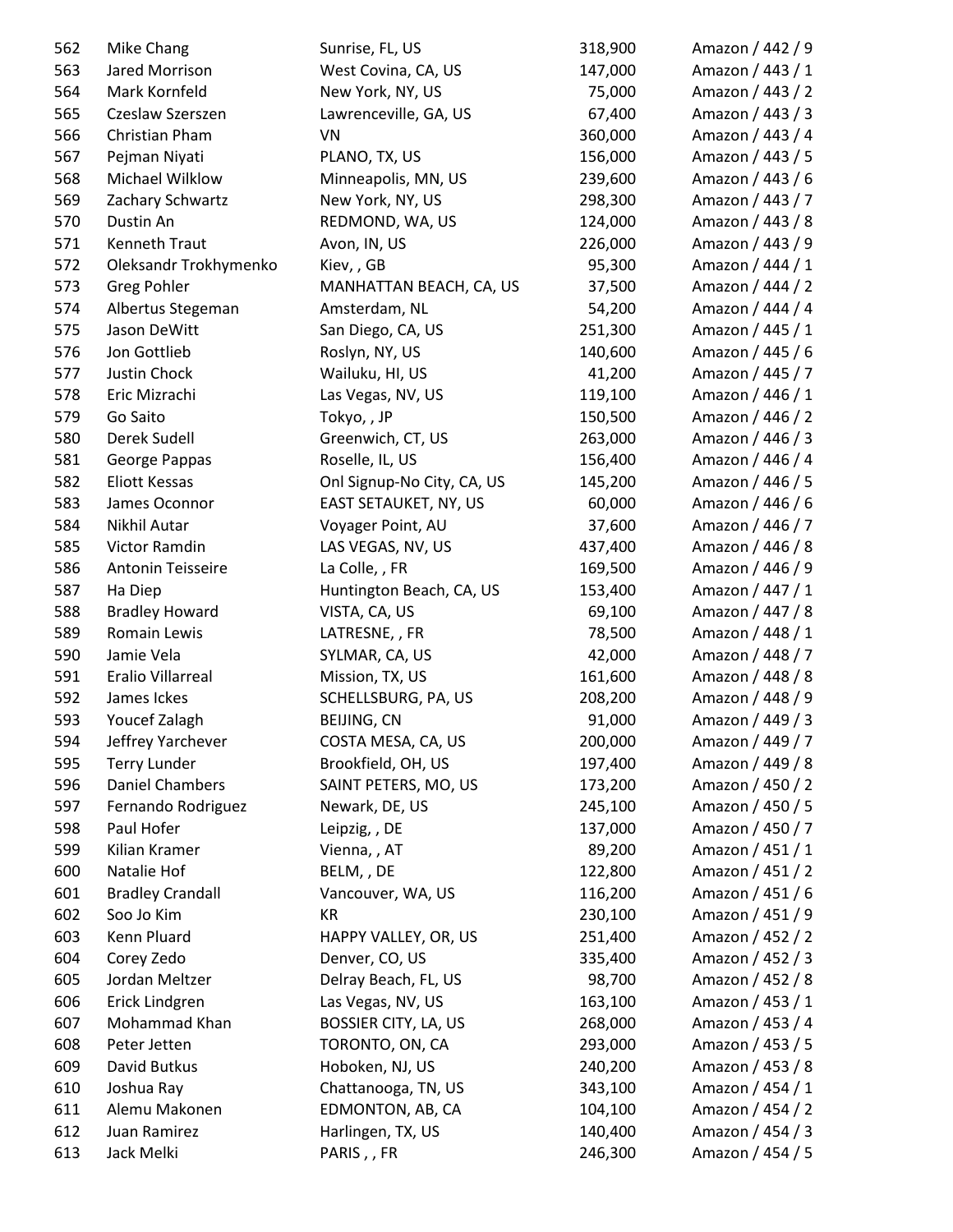| 614 | Vishnu Pabbathi          | Fairfax, VA, US             | 339,900 | Amazon / 455 / 1 |
|-----|--------------------------|-----------------------------|---------|------------------|
| 615 | <b>Richard Chevalier</b> | SHREVEPORT, LA, US          | 387,000 | Amazon / 455 / 2 |
| 616 | Curtis Longman           | San Jose, CA, US            | 296,800 | Amazon / 455 / 3 |
| 617 | Andy Frankenberger       | NEW YORK, NY, US            | 93,000  | Amazon / 455 / 4 |
| 618 | Anthony Schutter         | AIEA, HI, US                | 182,600 | Amazon / 455 / 5 |
| 619 | Joshua Mullins           | Nashville, TN, US           | 261,700 | Amazon / 455 / 7 |
| 620 | David Melius             | Metairie, LA, US            | 244,500 | Amazon / 455 / 8 |
| 621 | Nesli Ohare              | Camby, IN, US               | 22,000  | Amazon / 455 / 9 |
| 622 | Robert Bassuk            | El Paso, TX, US             | 37,400  | Amazon / 456 / 7 |
| 623 | Alisson Piekazewicz      | <b>BR</b>                   | 41,200  | Amazon / 456 / 9 |
| 624 | <b>Rolf Nordstrom</b>    | London, , GB                | 55,600  | Amazon / 457 / 1 |
| 625 | Ryan Phan                | Omaha, NE, US               | 228,300 | Amazon / 457 / 2 |
| 626 | Mark Gregorich           | LAS VEGAS, NV, US           | 178,600 | Amazon / 457 / 3 |
| 627 | Ao Chen                  | US                          | 138,000 | Amazon / 458 / 2 |
| 628 | Matthew Friendly         | Miami, FL, US               | 120,300 | Amazon / 458 / 4 |
| 629 | Andrew Watson            | TULSA, OK, US               | 440,000 | Amazon / 458 / 6 |
| 630 | Sebastian Gahl           | DE                          | 287,500 | Amazon / 459 / 1 |
| 631 | Jacob Powers             | Brigham City, UT, US        | 78,400  | Amazon / 459 / 5 |
| 632 | Mike Kachan              | EDINA, MN, US               | 106,500 | Amazon / 459 / 6 |
| 633 | Ayman Mahfoud            | Calgary, , CA               | 78,600  | Amazon / 460 / 3 |
| 634 | Benjamin Jackson         | Atherton, CA, US            | 53,900  | Amazon / 460 / 4 |
| 635 | Mariia Levseieva         | Cambridge, MA, US           | 65,900  | Amazon / 460 / 6 |
| 636 | <b>Brian Kim</b>         | WALNUT, CA, US              | 135,400 | Amazon / 461 / 1 |
| 637 | Paul Chauderson          | ROSEMEAD, CA, US            | 104,000 | Amazon / 461 / 3 |
| 638 | Matthew Belcher          | Fort Lauderdale, FL, US     | 201,600 | Amazon / 461 / 4 |
| 639 | Jordan Jayne             | LISLE, IL, US               | 325,800 | Amazon / 462 / 5 |
| 640 | James Frank              | STAYTON, OR, US             | 198,800 | Amazon / 462 / 7 |
| 641 | David Espinola           | Dracut, MA, US              | 258,300 | Amazon / 462 / 9 |
| 642 | Chris Hunichen           | COLUMBIA, SC, US            | 56,000  | Amazon / 463 / 3 |
| 643 | Roy Thung                | WHITE PLAINS, NY, US        | 65,000  | Amazon / 463 / 4 |
| 644 | Andrew Kaplan            | CRANSTON, RI, US            | 73,100  | Amazon / 463 / 5 |
| 645 | Shaun O'Donnell          | Succasunna, NJ, US          | 147,300 | Amazon / 464 / 2 |
| 646 | <b>Robert Gentile</b>    | NM, US                      | 127,100 | Amazon / 464 / 4 |
| 647 | Jason Kim (LA)           | LOS ANGELES, CA, US         | 72,700  | Amazon / 464 / 9 |
| 648 | Jaroslaw Jaskiewicz      | KAMLOOPS, BC, CA            | 269,900 | Amazon / 465 / 1 |
| 649 | Matthew Zazaian          | Henderson, NV, US           | 181,900 | Amazon / 465 / 3 |
| 650 | <b>Brian Niekerk</b>     | KINGSTON, TN, US            | 138,600 | Amazon / 465 / 4 |
| 651 | <b>Andrew Martin</b>     | Shrewsbury, , GB            | 252,500 | Amazon / 466 / 2 |
| 652 | Chris Back               | VANCOUVER, BC, CA           | 98,800  | Amazon / 466 / 3 |
| 653 | Caleb Furth              | Bethesda, MD, US            | 259,100 | Amazon / 466 / 7 |
| 654 | Robin Guillaumot         | Avignon, FR                 | 333,000 | Amazon / 467 / 3 |
| 655 | Thadd Wolff              | OMAHA, NE, US               | 103,500 | Amazon / 467 / 4 |
| 656 | Louis Linard             | FR.                         | 63,300  | Amazon / 467 / 5 |
| 657 | Michael Leanos           | Austin, TX, US              | 196,300 | Amazon / 467 / 6 |
| 658 | <b>Guifang Liu</b>       | CN                          | 135,000 | Amazon / 467 / 9 |
| 659 | Michael Moreno           | Marlton, NJ, US             | 86,100  | Amazon / 468 / 1 |
| 660 | Szabolcs Kukucska        |                             | 207,100 | Amazon / 468 / 7 |
| 661 | Julian Milliard-Feral    | Biaorbgy, , HU<br><b>FR</b> | 382,500 | Amazon / 468 / 9 |
| 662 | Kenja Wiseman            | Kapolei, HI, US             | 136,600 | Amazon / 469 / 5 |
| 663 | Keyu Qu                  | Azusa, CA, US               | 664,900 | Amazon / 469 / 6 |
| 664 | <b>Marios Savvides</b>   | MARINA DEL REY, CA, US      | 256,500 | Amazon / 469 / 9 |
| 665 | Ryan Dersch              | Louisville, KY, US          | 138,400 | Amazon / 470 / 2 |
|     |                          |                             |         |                  |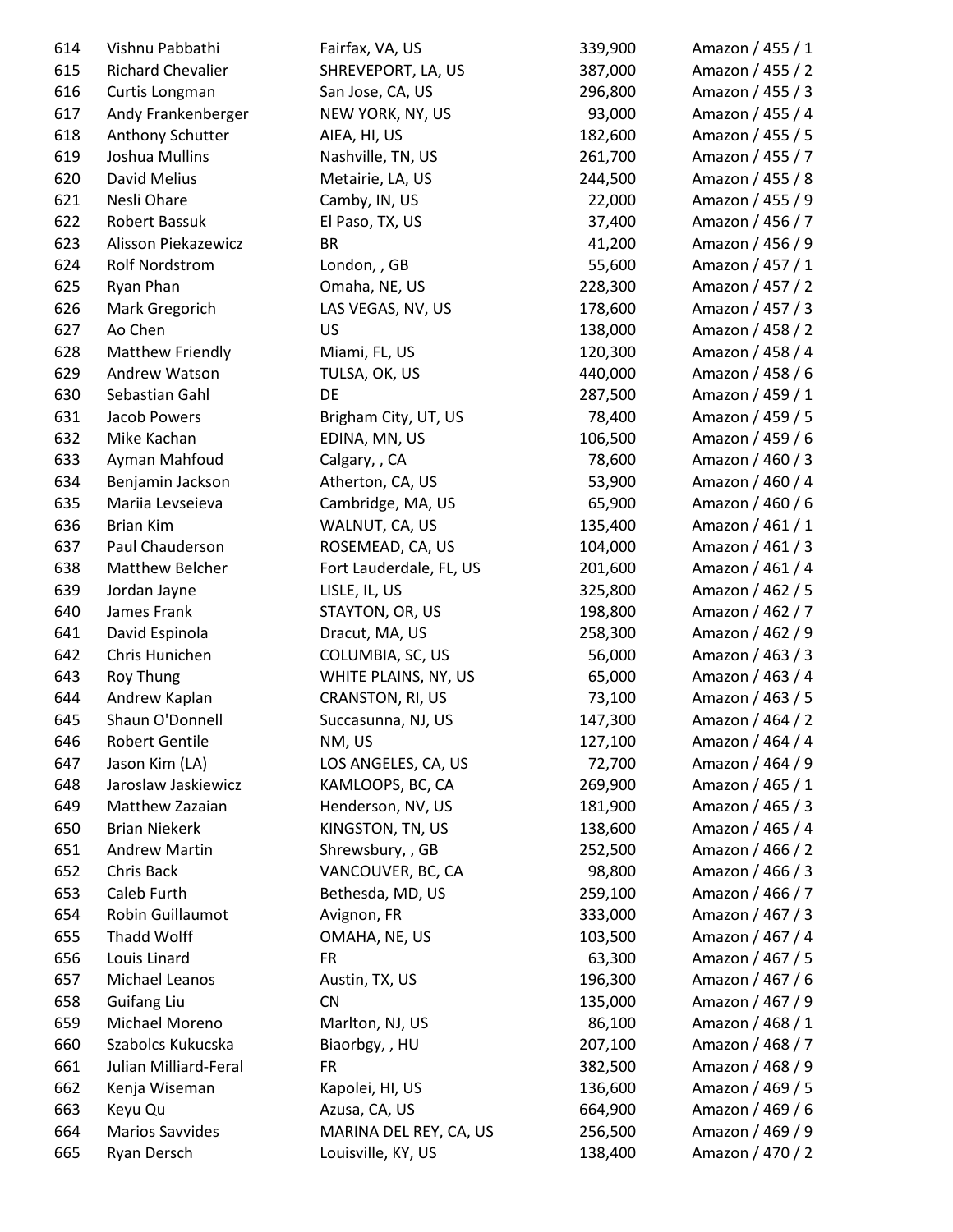| 666 | Patrick Wall             | Mckinleyville, CA, US      | 251,600      | Amazon / 470 / 6 |
|-----|--------------------------|----------------------------|--------------|------------------|
| 667 | Filmon Ghebreegzabheir   | Issaquah, WA, US           | 360,400      | Amazon / 470 / 8 |
| 668 | <b>Brice Cournut</b>     | NEUILLY SUR SEINE, , FR    | 118,500      | Amazon / 471 / 2 |
| 669 | Jose Wong                | Brick, NJ, US              | 227,600      | Amazon / 471 / 4 |
| 670 | Louis Barlow             | Oklahoma City, OK, US      | 473,400      | Amazon / 471 / 5 |
| 671 | Kim Livensparger         | Goleta, CA, US             | 119,200      | Amazon / 471 / 9 |
| 672 | Nicolas Dumont           | Sannois, , FR              | 306,900      | Amazon / 472 / 2 |
| 673 | Mateusz Moolhuizen       | Ringe, , DE                | 120,000      | Amazon / 472 / 5 |
| 674 | <b>Bryan Pimlott</b>     | Phoenix, AZ, US            | 110,400      | Amazon / 472 / 6 |
| 675 | <b>Tyler Smith</b>       | HENDERSON, NV, US          | 109,100      | Amazon / 473 / 5 |
| 676 | Kalyan Cheekuri          | Telangana, , IN            | 268,500      | Amazon / 473 / 6 |
| 677 | Anuy Voong               | Paget, NY, US              | 161,600      | Amazon / 473 / 7 |
| 678 | Victor Espinal           | Santa Monica, CA, US       | 55,600       | Amazon / 473 / 8 |
| 679 | Levon Khachatryan        | Glendale, CA, US           | 198,500      | Amazon / 473 / 9 |
| 680 | Adam Demersseman         | San Diego, CA, US          | 126,500      | Amazon / 474 / 1 |
| 681 | Wataru Miyashita         | Tonarmi City, , JP         | 46,200       | Amazon / 474 / 2 |
| 682 | <b>Oliver Renick</b>     | Chicago, IL, US            | 92,600       | Amazon / 474 / 9 |
| 683 | Moshe Vaizman            | Washington, DC, US         | 180,200      | Amazon / 475 / 1 |
| 684 | Sarah Casey              | LAS VEGAS, NV, US          | 160,300      | Amazon / 475 / 2 |
| 685 | Liv Boeree               | EAST MOLESY, GB            | 289,500      | Amazon / 475 / 3 |
| 686 | Mark Buse                | Jasper, IN, US             | 63,500       | Amazon / 475 / 4 |
| 687 | Andre Akkari             | SAO PAULO, , BR            | 146,900      | Amazon / 475 / 5 |
| 688 | Rishi Makkar             | Etobicoke, ON, CA          | 79,200       | Amazon / 475 / 6 |
| 689 | <b>Kristy Duong</b>      |                            | $\mathbf{1}$ | Amazon / 475 / 7 |
| 690 | <b>Yannick Galley</b>    | Isle Sur La Sorgue, , FR   | 197,100      | Amazon / 475 / 8 |
| 691 | Kurt Jewell              | FRANKFORT, KY, US          | 138,000      | Amazon / 475 / 9 |
| 692 | Christopher Milano       | Peabody, MA, US            | 20,100       | Amazon / 476 / 4 |
| 693 | Zach Nguyen              | Wichita, KS, US            | 243,000      | Amazon / 476 / 7 |
| 694 | Joseph Delucia           | Chicago, IL, US            | 125,300      | Amazon / 476 / 9 |
| 695 | <b>DID NOT REPORT 16</b> | US                         | $\mathbf{1}$ | Amazon / 477 / 1 |
| 696 | Nang Mak                 | Bakersfield, CA, US        | 211,000      | Amazon / 477 / 2 |
| 697 | Niovel Chirino Alvarez   | Hialeah, FL, US            | 71,500       | Amazon / 477 / 3 |
| 698 | Scott Eskenazi           | MERCER ISLAND, WA, US      | 291,800      | Amazon / 477 / 4 |
| 699 | Robert Schmidt           | LOVES PARK, IL, US         | 166,100      | Amazon / 477 / 5 |
| 700 | <b>Tristan Forge</b>     | Montbrison, , FR           | 61,000       | Amazon / 477 / 6 |
| 701 | Corey Belair             | Las Vegas, NV, US          | 284,300      | Amazon / 477 / 8 |
| 702 | Frank Funaro             | Sewell, NJ, US             | 183,900      | Amazon / 477 / 9 |
| 703 | <b>Toby Lewis</b>        | SOUTHAMPTON, , GB          | 141,600      | Amazon / 478 / 1 |
| 704 | Andrew Hawksby           | Glasgow, GB                | 295,700      | Amazon / 478 / 2 |
| 705 | Muskan Sethi             | New Delhi, , IN            | 95,000       | Amazon / 478 / 5 |
| 706 | Matthew Schwagler        | US                         | 100,500      | Amazon / 478 / 6 |
| 707 | Chad Brown               | Fayetteville, NC, US       | 103,000      | Amazon / 478 / 9 |
| 708 | Andrew Mcilvain          | BRENTWOOD, TN, US          | 229,300      | Amazon / 479 / 3 |
| 709 | Koki Kudo                | JP                         | 263,500      | Amazon / 479 / 5 |
| 710 | Andrew Ross (AZ)         | Onl Signup-No City, AZ, US | 77,000       | Amazon / 479 / 9 |
| 711 | Pat Lyons                | Hillsborough, CA, US       | 165,400      | Amazon / 480 / 1 |
| 712 | Joon Park                | Katy, TX, US               | 262,500      | Amazon / 480 / 5 |
| 713 | <b>Stuart Rutter</b>     | BIRMINGHAM,, GB            | 124,800      | Amazon / 480 / 6 |
| 714 | Samir Bhatia             | PLANO, TX, US              | 179,100      | Amazon / 481 / 4 |
| 715 | Reagan Leman             | SAN DIEGO, CA, US          | 223,800      | Amazon / 481 / 6 |
| 716 | Anirban Roy              | Bethlehem, PA, US          | 142,700      | Amazon / 481 / 7 |
| 717 | Zoltan Lanszki           | MEZOKOVESD,, HU            | 233,500      | Amazon / 482 / 1 |
|     |                          |                            |              |                  |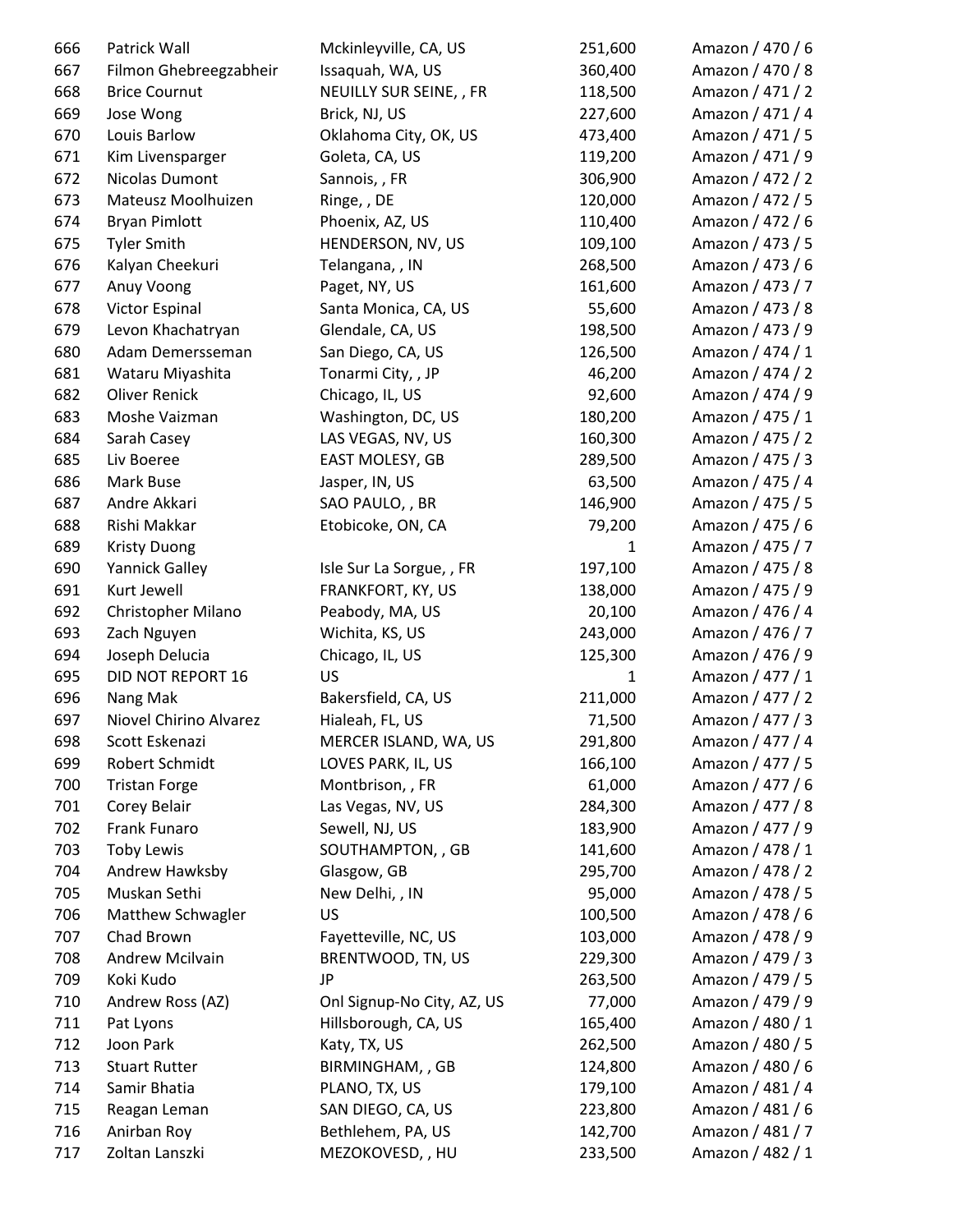| 718 | Eric Salazar                               | Greensboro, NC, US          | 294,000 | Amazon / 482 / 4 |
|-----|--------------------------------------------|-----------------------------|---------|------------------|
| 719 | Dong Kim                                   | LAS VEGAS, NV, US           | 163,000 | Amazon / 482 / 5 |
| 720 | Neel Choksi                                | Chicago, IL, US             | 387,700 | Amazon / 483 / 4 |
| 721 | Ryan Silva                                 | Kapolei, HI, US             | 95,100  | Amazon / 483 / 6 |
| 722 | <b>Michael Fallas</b>                      | FRISCO, TX, US              | 112,000 | Amazon / 483 / 7 |
| 723 | Andrew Gonder                              | San Diego, CA, US           | 133,300 | Amazon / 483 / 8 |
| 724 | David Simon                                | Kilauea, HI, US             | 77,200  | Amazon / 483 / 9 |
| 725 | Barbara Enright                            | HOLLYWOOD, CA, US           | 133,400 | Amazon / 484 / 1 |
| 726 | Caleb Larsen                               | Onl Signup-No City, FL, US  | 151,000 | Amazon / 484 / 2 |
| 727 | <b>Gregory Wafford</b>                     | Indianapolis, IN, US        | 139,600 | Amazon / 484 / 8 |
| 728 | Mark Groner                                | LAKE OSWEGO, OR, US         | 302,600 | Amazon / 485 / 2 |
| 729 | David Manikos                              | North Bergen, NJ, US        | 387,000 | Amazon / 485 / 3 |
| 730 | Dayane Kotoviezy                           | Curitiba, BR                | 106,600 | Amazon / 485 / 7 |
| 731 | John Frenz                                 | VINCENNES, IN, US           | 236,600 | Amazon / 486 / 1 |
| 732 | Jacob Thibodeau                            | Juneau, AK, US              | 333,600 | Amazon / 486 / 4 |
| 733 | Phil Hellmuth                              | Palo Alto, CA, US           | 25,400  | Amazon / 486 / 7 |
| 734 | Daniel Barry                               | Damascus, MD, US            | 127,600 | Amazon / 487 / 1 |
| 735 | Amir Sahebdivani                           | IE                          | 154,100 | Amazon / 487 / 2 |
| 736 | John Gravagna                              | Columbia, MO, US            | 120,000 | Amazon / 487 / 4 |
| 737 | David Tuchman                              | WOODLAND HILLS, CA, US      | 193,600 | Amazon / 487 / 5 |
| 738 | Marc Bernal                                | Oak Forest, IL, US          | 247,600 | Amazon / 487 / 6 |
| 739 | Giuseppe Liantonio                         | Marietta, GA, US            | 245,900 | Amazon / 487 / 7 |
| 740 | Nick Jivkov                                | Plovdiv, , BG               | 94,200  | Amazon / 487 / 8 |
| 741 | Pieterjan Vermeire                         | Nevele, , BO                | 51,800  | Amazon / 487 / 9 |
| 742 | Phaly Nou                                  | San Jose, CA, US            | 53,300  | Amazon / 488 / 3 |
| 743 | Robert Mizrachi                            | Miami, FL, US               | 311,300 | Amazon / 488 / 7 |
| 744 | Peter Neff                                 | Oak Park, CA, US            | 168,800 | Amazon / 488 / 8 |
| 745 | Jonas Lauck                                | Primstal, , DE              | 141,500 | Amazon / 489 / 1 |
| 746 | Cody Espeseth                              | Merrifield, MN, US          | 279,800 | Amazon / 489 / 2 |
| 747 | <b>Raymond Tsang</b>                       | San Francisco, CA, US       | 173,000 | Amazon / 489 / 3 |
| 748 | Krista Farrell                             | Brooklyn, NY, US            | 83,100  | Amazon / 489 / 4 |
| 749 | Yehoram Houri                              | Paris, FR                   | 255,200 | Amazon / 489 / 7 |
| 750 | Adnan Mohammad                             | Brooklyn, NY, US            | 191,400 | Amazon / 489 / 8 |
| 751 | Pedro Fernandez                            | SAN PEDRO GARZA GARCIA, , N | 218,400 | Amazon / 489 / 9 |
| 752 | Chii Sun                                   | Las Vegas, NV, US           | 99,900  | Amazon / 490 / 3 |
| 753 | Kyle Arora                                 | Sugar Land, TX, US          | 280,500 | Amazon / 490 / 6 |
| 754 | <b>Steven Stone</b>                        | Lake Stevens, WA, US        | 99,800  | Amazon / 490 / 8 |
| 755 | Benjamin Parker                            | APEX, NC, US                | 16,300  | Amazon / 491 / 2 |
| 756 | Henrik Hecklen                             | AARHUS, DK                  | 78,300  | Amazon / 491 / 3 |
| 757 | Ian Gavlick                                | New York, NY, US            | 117,900 | Amazon / 491 / 7 |
| 758 | Kenna James                                | Las Vegas, NV, US           | 133,100 | Amazon / 491 / 8 |
| 759 | Jason Mann                                 | BURNABY, BC, CA             | 250,000 | Amazon / 492 / 2 |
| 760 | Scott Blumstein                            | Brigantine, NJ, US          | 50,800  | Amazon / 492 / 5 |
| 761 | David Solomon                              | Austin, TX, US              | 105,500 | Amazon / 492 / 7 |
| 762 | Andros Ioakimides                          | BALLWIN, MO, US             | 272,000 | Amazon / 493 / 2 |
| 763 | Peter Charalambous                         | SUFFOLK, , GB               | 80,800  | Amazon / 493 / 3 |
| 764 | Jason Lipiner                              | Aurora, CO, US              | 56,900  | Amazon / 493 / 5 |
| 765 | Frederico Dos Santos Silva                 | PT                          | 370,000 | Amazon / 493 / 6 |
| 766 | Jon Shirazi                                | Onl Signup-No City, FL, US  | 125,100 | Amazon / 493 / 7 |
| 767 | Seyedmohamma Sadatkhonsa Calabasas, CA, US |                             | 129,100 | Amazon / 493 / 8 |
| 768 | Patrick Quinn                              | TORONTO, ON, CA             | 120,300 | Amazon / 494 / 4 |
| 769 | Richard Lee                                | Las Vegas, NV, US           | 124,300 | Amazon / 494 / 7 |
|     |                                            |                             |         |                  |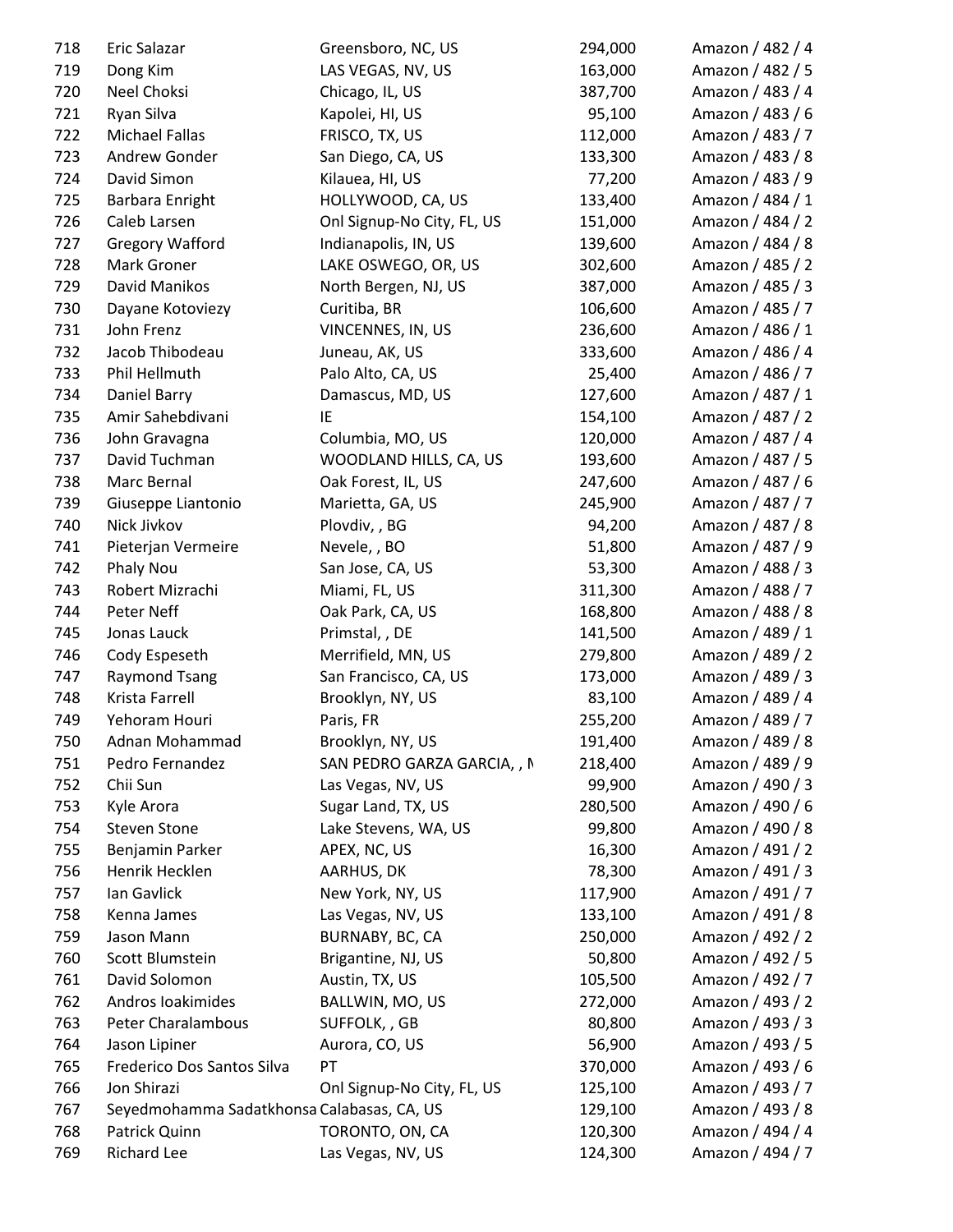| 770 | Craig Benson              | Onl Signup-No City, NY, US | 102,500 | Amazon / 494 / 8 |
|-----|---------------------------|----------------------------|---------|------------------|
| 771 | Matthew Jewett            | Seattle, WA, US            | 367,500 | Amazon / 495 / 3 |
| 772 | Sindre Hansen             | Apo, AE, US                | 157,400 | Amazon / 495 / 4 |
| 773 | Dante Goya Fenandes       | <b>BR</b>                  | 236,400 | Amazon / 495 / 7 |
| 774 | Paul Dhaliwal             | Langley, BC, CA            | 153,400 | Amazon / 495 / 9 |
| 775 | Miles Reinhard            | Bloomdale, OH, US          | 81,000  | Amazon / 496 / 2 |
| 776 | James Alexander           | San Antonio, TX, US        | 116,800 | Amazon / 496 / 6 |
| 777 | <b>David Powers</b>       | Las Vegas, NV, US          | 211,700 | Amazon / 496 / 7 |
| 778 | Jay Sharon                | Fresh Meadows, NY, US      | 28,300  | Amazon / 496 / 9 |
| 779 | Ken Han                   |                            | 21,900  | Amazon / 497 / 4 |
| 780 | Jake Daniels              | Katy, TX, US               | 68,700  | Amazon / 497 / 5 |
| 781 | Jean-Luc Adam             | <b>FR</b>                  | 268,400 | Amazon / 497 / 6 |
| 782 | Niklas Asplund            | Stockholm, Sweden          | 213,600 | Amazon / 498 / 3 |
| 783 | Louison Vincent           | <b>FR</b>                  | 230,100 | Amazon / 498 / 7 |
| 784 | <b>Travis Yeske</b>       | Edmonton, AB, CA           | 112,500 | Amazon / 498 / 9 |
| 785 | <b>Boulos Estafanous</b>  | DARIEN, IL, US             | 196,800 | Amazon / 499 / 1 |
| 786 | Mihai Niste               | <b>RO</b>                  | 44,800  | Amazon / 499 / 6 |
| 787 | Charles Leonard           | Sparks, NV, US             | 363,300 | Amazon / 499 / 7 |
| 788 | Duy Phan                  | Austin, TX, US             | 147,500 | Amazon / 500 / 2 |
| 789 | <b>Juliet Hegedus</b>     | Hollywood, FL, US          | 185,600 | Amazon / 500 / 9 |
| 790 | Niv Decalo                | Oakland, CA, US            | 160,000 | Amazon / 501 / 1 |
| 791 | <b>Isaac Settle</b>       | CLOVIS, CA, US             | 140,400 | Amazon / 501 / 3 |
| 792 | Frank Lagodich            | Canton, OH, US             | 212,500 | Amazon / 502 / 3 |
| 793 | Thomas Ward               | Seatoun Wellington, , NZ   | 193,900 | Amazon / 502 / 7 |
| 794 | <b>Robert Mullaney</b>    | Santa Rosa Valley, CA, US  | 179,400 | Amazon / 502 / 8 |
| 795 | Gabe Paul                 | LAS VEGAS, NV, US          | 176,300 | Amazon / 503 / 4 |
| 796 | Sondre Bjornebekk         | Oslo, , NO                 | 292,000 | Amazon / 503 / 7 |
| 797 | Seungyeol Kim             | Seoul, , KR                | 231,100 | Amazon / 503 / 9 |
| 798 | Xai Vang                  | Eureka, CA, US             | 135,900 | Amazon / 504 / 4 |
| 799 | James Calderaro           | VENICE, FL, US             | 343,100 | Amazon / 504 / 7 |
| 800 | Prashray Rai              | Sunnyvale, CA, US          | 152,500 | Amazon / 504 / 8 |
| 801 | <b>Andrew Mccleery</b>    | Onl Signup-No City, CO, US | 141,500 | Amazon / 505 / 1 |
| 802 | Bobby Oboodi              | MORRIS PLAINS, NJ, US      | 235,400 | Amazon / 505 / 3 |
| 803 | Freddy Darakjian          | <b>FR</b>                  | 322,100 | Amazon / 505 / 6 |
| 804 | Michael Menzer            | East Brunswick, NJ, US     | 200,300 | Amazon / 505 / 7 |
| 805 | Valentyn Shabelnyk        | Kiev, , UA                 | 43,300  | Amazon / 505 / 8 |
| 806 | Marta Miquelmunoz         | Barrington, NJ, US         | 80,000  | Amazon / 506 / 2 |
| 807 | Pedro Oliveira            | PT                         | 233,100 | Amazon / 506 / 4 |
| 808 | Paulo Joanello            | Panama, , BR               | 146,400 | Amazon / 506 / 5 |
| 809 | <b>Will Givens</b>        | CENTENNIAL, CO, US         | 130,000 | Amazon / 506 / 7 |
| 810 | Ben Landowski             | HARTLAND, WI, US           | 134,600 | Amazon / 507 / 5 |
| 811 | Alejandro Jaureguireynoso | Salinas, CA, US            | 255,000 | Amazon / 507 / 6 |
| 812 | <b>Grant Juric</b>        | Hingham, MA, US            | 120,800 | Amazon / 507 / 9 |
| 813 | Michael Dwyer             | JOHNSTOWN, IE              | 92,500  | Amazon / 508 / 2 |
| 814 | Michael Dean              | Anderson, SC, US           | 118,000 | Amazon / 508 / 5 |
| 815 | Matthew Pedersen          | Beverly, MA, US            | 72,200  | Amazon / 508 / 6 |
| 816 | Dominick Giovanniello     | Howard Beach, NY, US       | 131,100 | Amazon / 509 / 5 |
| 817 | Lawrence Pettit           | SCOTTSDALE, AZ, US         | 160,400 | Amazon / 509 / 6 |
| 818 | Denise Pratt              | US                         | 75,700  | Amazon / 509 / 9 |
| 819 | Huy Nguyen                | Westminster, CA, US        | 241,800 | Amazon / 510 / 3 |
| 820 | Anthony Carbone           | Williamsville, NY, US      | 176,700 | Amazon / 510 / 5 |
| 821 | Phuong Ta                 | Bluffton, SC, US           | 223,600 | Amazon / 510 / 9 |
|     |                           |                            |         |                  |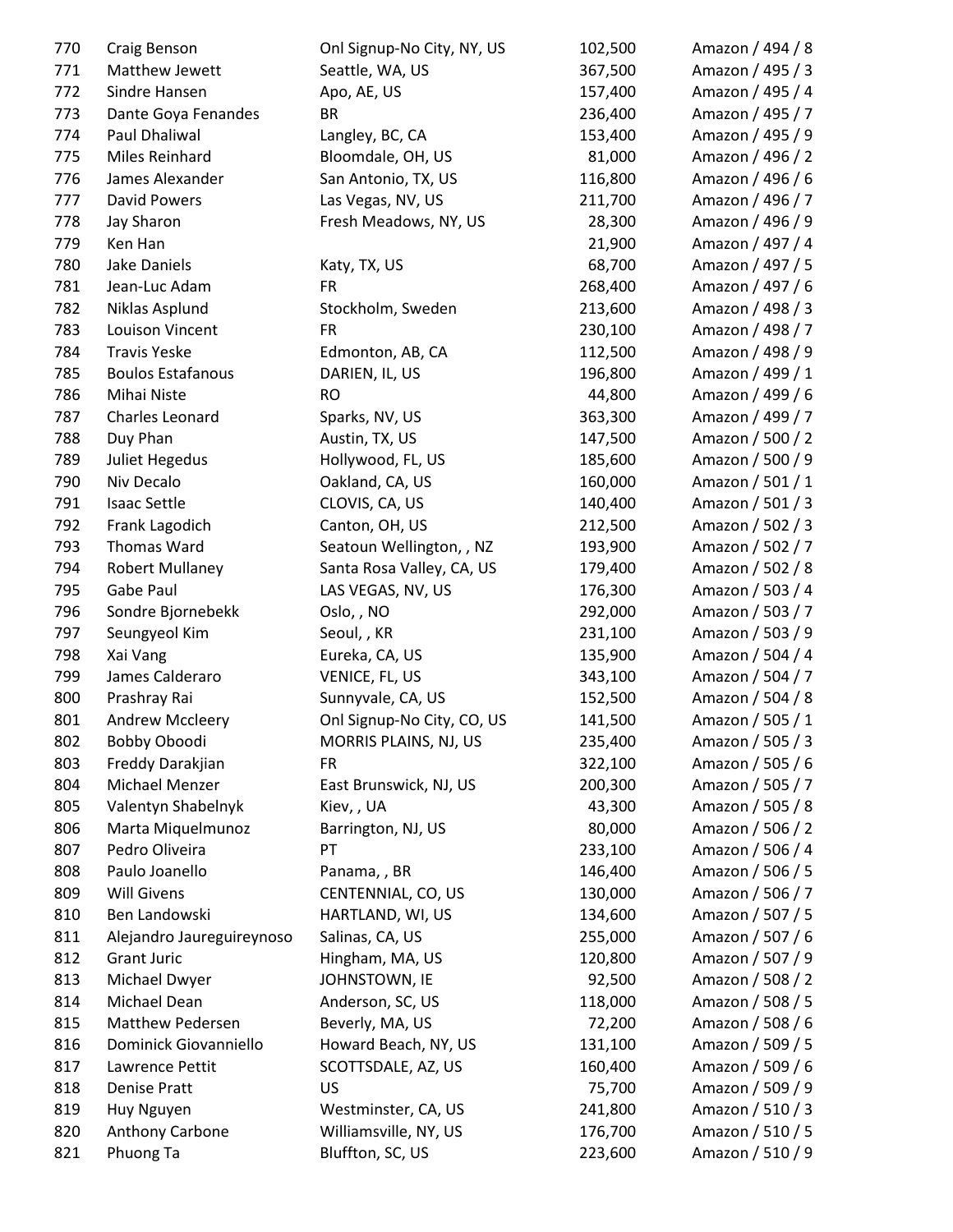| 822 | <b>Robert Fried</b>   | Rancho Palos Verdes, CA, US | 42,000  | Amazon / 511 / 3 |
|-----|-----------------------|-----------------------------|---------|------------------|
| 823 | Shane Pacheco         | GARBERVILLE, CA, US         | 87,100  | Amazon / 511 / 4 |
| 824 | Jason Bradley         | Wichita, KS, US             | 211,600 | Amazon / 511 / 8 |
| 825 | Daegeon Shon          | Onl Signup-No City, , KR    | 434,000 | Amazon / 512 / 2 |
| 826 | Eric Inderrieden      | Troy, OH, US                | 97,700  | Amazon / 512 / 3 |
| 827 | Juan Moralasso        | Unicoi, TN, US              | 193,200 | Amazon / 512 / 8 |
| 828 | <b>Gary Marinez</b>   | Marysville, MI, US          | 188,700 | Amazon / 513 / 1 |
| 829 | DID NOT REPORT 17     | US                          | 317,600 | Amazon / 513 / 2 |
| 830 | Daniel Sheetz         | CHICAGO, IL, US             | 182,200 | Amazon / 513 / 4 |
| 831 | Jeremy Brown          | WESTVILLE, NJ, US           | 271,300 | Amazon / 514 / 1 |
| 832 | Michael Bohmerwald    | Stamford, CT, US            | 65,100  | Amazon / 514 / 5 |
| 833 | Joel Nimmo            | University Place, WA, US    | 117,700 | Amazon / 514 / 6 |
| 834 | Orlando Romero        | AMARILLO, TX, US            | 70,200  | Amazon / 515 / 2 |
| 835 | David Rich            | ENCINO, CA, US              | 256,700 | Amazon / 515 / 8 |
| 836 | Dave Alfa             | Las Vegas, NJ, US           | 53,800  | Amazon / 515 / 9 |
| 837 | Phong Chau            | Fountain Vly, CA, US        | 409,800 | Amazon / 516 / 5 |
| 838 | Andrew Gilmore        | RALEIGH, NC, US             | 81,700  | Amazon / 516 / 6 |
| 839 | Dean Freedlander      | San Francisco, CA, US       | 110,100 | Amazon / 516 / 8 |
| 840 | Corey Dodd            | Fargo, ND, US               | 165,600 | Amazon / 517 / 1 |
| 841 | Viliyan Petleshkov    | Plovdiv, , BG               | 180,500 | Amazon / 517 / 3 |
| 842 | Hans Erlandsson       | TABY, , SE                  | 63,800  | Amazon / 517 / 6 |
| 843 | George Scopelianos    | CHANDLER, AZ, US            | 62,900  | Amazon / 517 / 7 |
| 844 | Slimane Mameche       | DUINGT,, FR                 | 201,100 | Amazon / 517 / 9 |
| 845 | Ryan Pignatelli       | Oakville, ON, CA            | 42,500  | Amazon / 518 / 3 |
| 846 | Joseph Salvaggi       | RICHMOND HTS, OH, US        | 167,700 | Amazon / 518 / 4 |
| 847 | Eric Hershler         | LOS ANGELES, CA, US         | 90,500  | Amazon / 518 / 8 |
| 848 | Michael Mizrachi      | Hollywood, FL, US           | 171,200 | Amazon / 519 / 3 |
| 849 | Heng Zhang            | St Augustine, FL, US        | 407,500 | Amazon / 519 / 4 |
| 850 | Christopher Frank     | DE                          | 289,200 | Amazon / 519 / 8 |
| 851 | Daniel Lowery         | PETER PENDER, AR, US        | 625,600 | Amazon / 520 / 1 |
| 852 | James Miller          | HENDERSON, NV, US           | 143,000 | Amazon / 520 / 3 |
| 853 | Per Hildebrand        | MARSTA, SE                  | 225,400 | Amazon / 520 / 4 |
| 854 | Eli Elezra            | IL                          | 74,700  | Amazon / 520 / 8 |
| 855 | Mark Patterson        | Miami, FL, US               | 247,600 | Amazon / 521 / 1 |
| 856 | <b>Ryan Delgros</b>   | Erie, PA, US                | 450,000 | Amazon / 521 / 3 |
| 857 | Eric Wulff            | Mentor, OH, US              | 58,400  | Amazon / 521 / 5 |
| 858 | <b>Scott Allacher</b> | Omaha, NE, US               | 150,100 | Amazon / 521 / 6 |
| 859 | Jeff Beckley          | CAMBY, IN, US               | 71,800  | Amazon / 521 / 7 |
| 860 | Ignacio Sanchez       | REEDLEY, CA, US             | 438,000 | Amazon / 522 / 4 |
| 861 | Thiago Macedo         | Ponta Grossa, , BR          | 64,200  | Amazon / 522 / 5 |
| 862 | <b>Simon Burns</b>    | GB                          | 167,600 | Amazon / 522 / 6 |
| 863 | Lautaro Guerra        | Littleport, GB              | 382,000 | Amazon / 522 / 7 |
| 864 | Bernard Larabi        | Oakham, MA, US              | 77,700  | Amazon / 522 / 8 |
| 865 | Daniel Papendick      | Winter Park, FL, US         | 70,300  | Amazon / 522 / 9 |
| 866 | Dawn Morton           | Nesconset, NY, US           | 152,300 | Amazon / 523 / 1 |
| 867 | Brynjar Gigja         | Iceland, , IS               | 121,500 | Amazon / 523 / 4 |
| 868 | Michael Taylor (AZ)   | Chandler, Arizona, US       | 58,800  | Amazon / 523 / 7 |
| 869 | Anna Wroblewski       | PROVIDENCE, RI, US          | 98,300  | Amazon / 523 / 8 |
| 870 | Fei Li                | Fremont, CA, US             | 203,500 | Amazon / 523 / 9 |
| 871 | <b>Travis Preng</b>   | Tacoma, WA, US              | 248,900 | Amazon / 524 / 2 |
| 872 | <b>Brandon Hall</b>   | LITTLESTOWN, PA, US         | 197,200 | Amazon / 524 / 3 |
| 873 | Lorenzo Adams         | Austin, TX, US              | 181,500 | Amazon / 524 / 9 |
|     |                       |                             |         |                  |